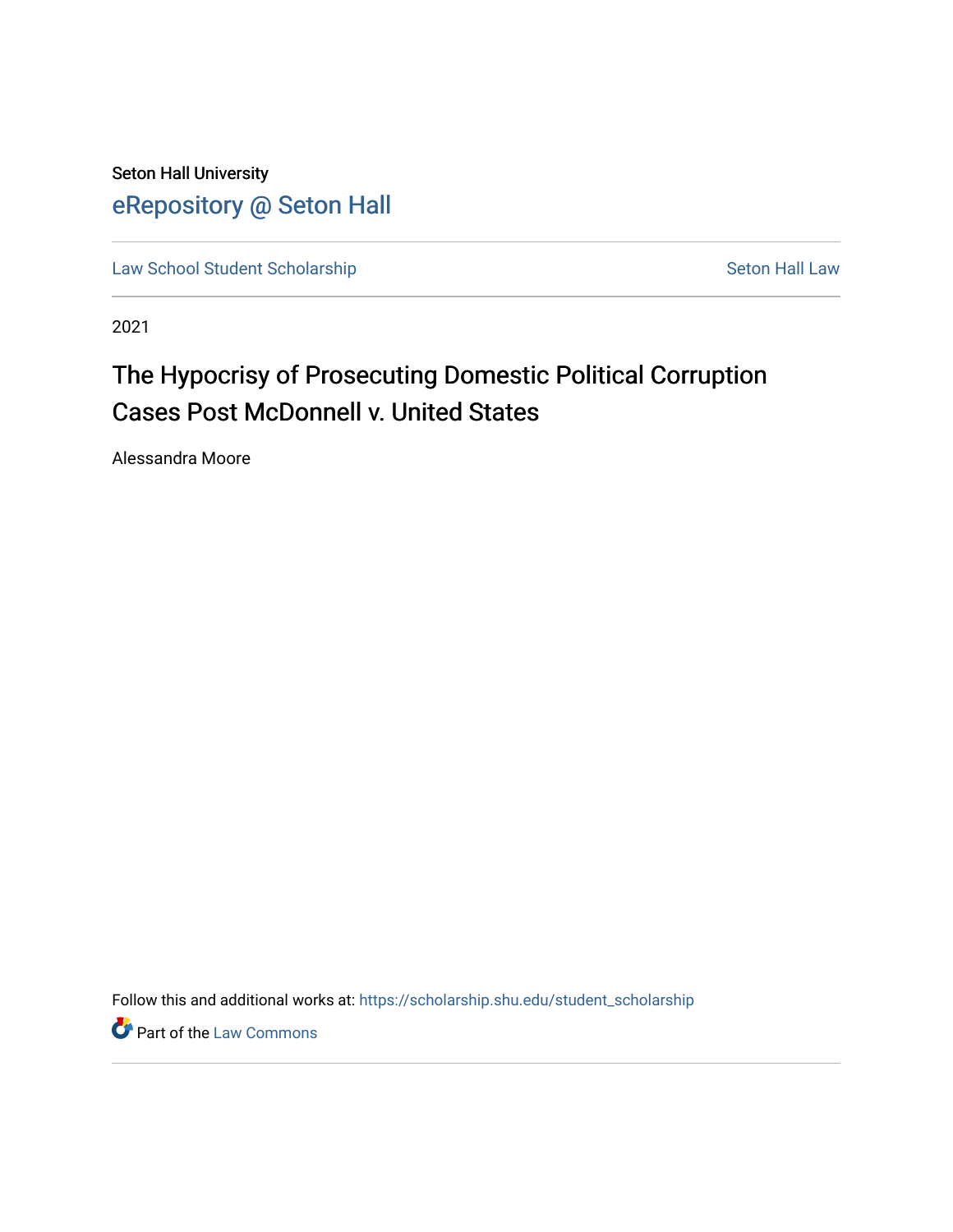Alessandra Moore

### **The Hypocrisy of Prosecuting Domestic Political Corruption Cases Post** *McDonnell v.*

#### *United States*

### I. INTRODUCTION

Commenters have lamented the impact of the Supreme Court's decision in *McDonnell v. United States*. <sup>1</sup> Yet, absent from the discussion of *McDonnell*'s impact is acknowledgement of the potential hypocrisy such an opinion has created in the DOJ's effort to combat corruption both domestically and abroad. Through *McDonnell*, The United States Supreme Court has made it difficult to prosecute political corruption within this country.<sup>2</sup> In the meantime, our own legislature has made it relatively easy to prosecute Americans involved in similar corruption practices overseas through the Foreign Corrupt Practices Act.<sup>3</sup>

Now, thanks to the Supreme Court's ruling in *McDonnell*, some of the same conduct that is legal under *McDonnell* is illegal under the Foreign Corrupt Practices Act. This comment will compare the current state of domestic bribery law post-*McDonnell,* with the law governing FCPA prosecutions, eventually concluding that conduct potentially prosecutable that occurs abroad is deemed lawful when it occurs domestically. This enforcement gap is a largely ignored consequence of *McDonnell*, but one which threatens to undermine government efforts to discourage domestic bribery, while also prosecuting foreign bribery.

<sup>&</sup>lt;sup>1</sup> Alan Feur, *Why Are Corruption Cases Crumbling? Some Blame The Supreme Court*, N.Y. TIMES (Nov. 17, 2017), https://www.nytimes.com/2017/11/17/nyregion/menendez-seabrook-corruption-cases-crumbling-.html

<sup>2</sup> In *McDonnell v. United States*, the United States Supreme Court made it more difficult to prosecute domestic bribery through their narrow reading of the official act standard in 18 U.S.C. 201. Eric Lipton & Benjamin Weiser, *Supreme Court Complicates Corruption Cases From New York to Illinois*, N.Y. TIMES (June 27, 2016), https://www.nytimes.com/2016/06/28/us/politics/supreme-court-complicates-corruption-cases-from-new-york-toillinois.html

<sup>3</sup> Mike Koehler, FOREIGN CORRUPT PRACTICE ACT STATISTICS,THEORIES,POLICIES AND BEYOND, 65 Clev. St. L. Rev. 157 (2017).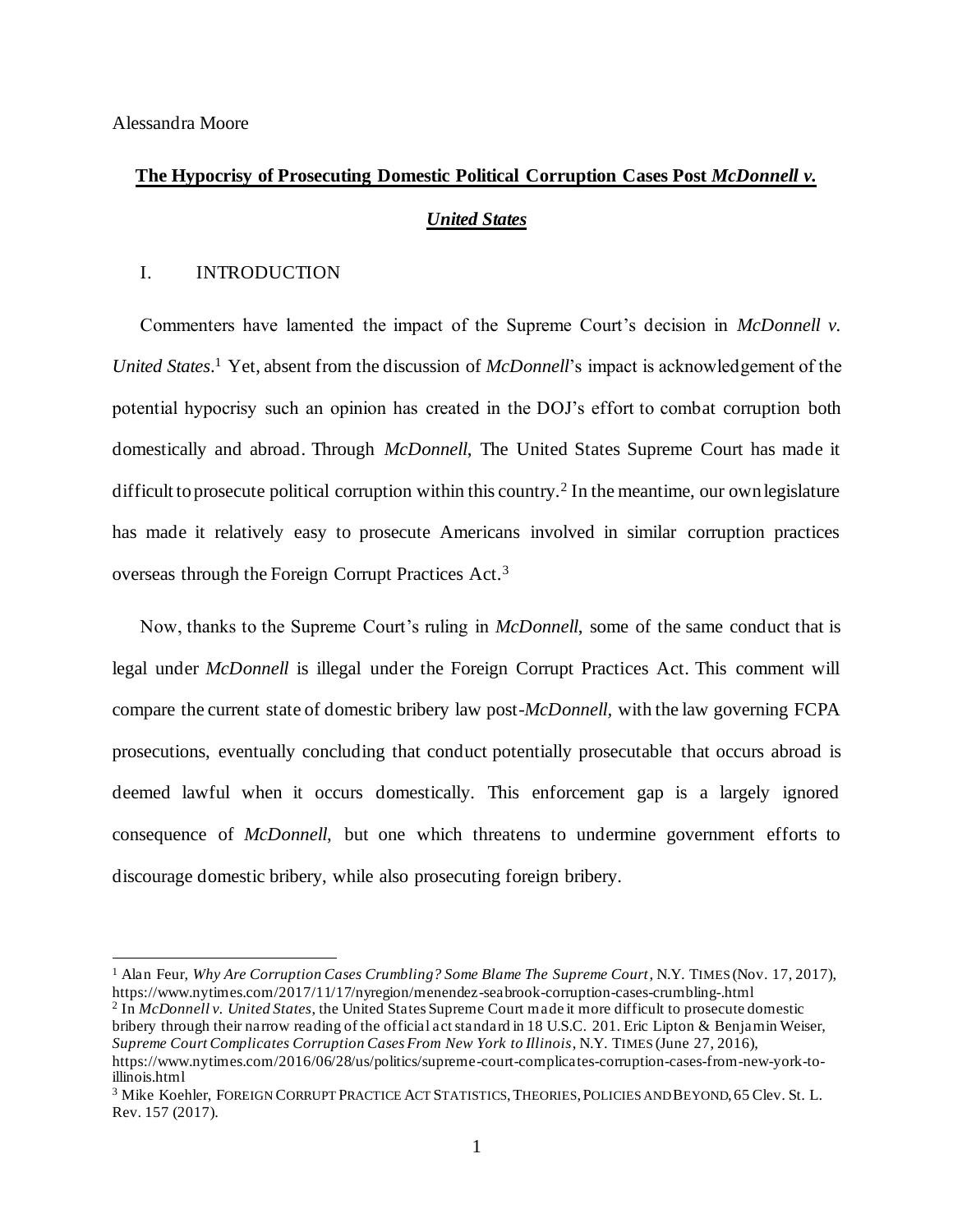Section II of this comment will explore 18 U.S.C. § 201, the Federal Bribery statute at issue in *McDonnell*. This section will examine the differences between 18 U.S.C. § 201's interpretation of the official act standard pre- and post-*McDonnell*. This analysis of the pre- and post-*McDonnell* landscape will show that the Supreme Court's ruling radically changed how prosecutors charge and convict those who engaged in bribery while in office.

Section III of this comment will discuss the application of *McDonnell*, particularly analyzing whether Courts have determined if the official act standard applies to the Foreign Corrupt Practices Act. In examining the application of *McDonnell* with regards to the FCPA, this comment will analyze the Second Circuit's *United States v. Seng* decision. In *Seng*, the Second Circuit concluded that *McDonnell* does not impact FCPA prosecutions.

With *Seng* considered, Part IV of this comment will explore instances where a politician's actions, which would now be considered lawful under *McDonnell*, could be illegal under the FCPA if they instead related to a foreign official, instead of an American politician. This comment will conclude by suggesting that the legislature re-draft the portion of 18 U.S.C  $\S$  201 that involves domestic bribery to conform with the Foreign Corrupt Practices Act so not to allow activity we deem illegal abroad to occur unchecked in the United States.

### II. BACKGROUND

a. 18 U.S.C. § 201: A Federal Prosecutor's Roadmap to Proving Domestic Bribery of Public Officials

Section 201 of Title 18 is entitled "Bribery of Public Officials and Witnesses".<sup>4</sup> This statute criminalizes the receipt of bribes for those "acting for or on the behalf of the United States."<sup>5</sup>

<sup>4</sup> 18 U.S. Code § 201.

<sup>5</sup> *Id.*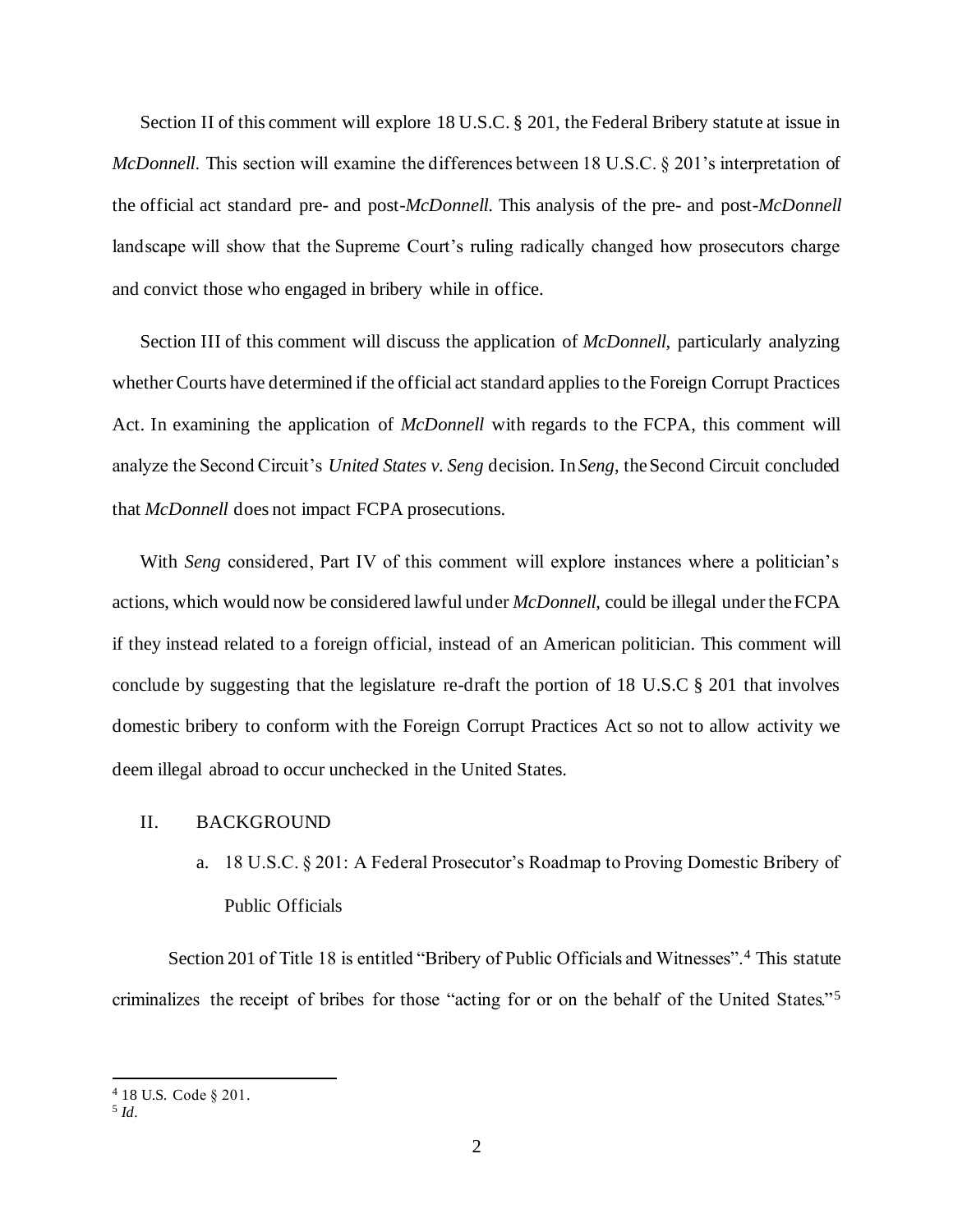Essentially, Section 201 makes it a crime for a public official to directly or indirectly demand, seek, receive, accept, or agree to receive or accept anything of value in exchange for being influenced in the performance of an official act.<sup>6</sup> Section 201 of Title 18 however is comprised of two distinct offenses, and in common parlance only the first of these is true "bribery".<sup>7</sup>

More specifically, the first offense, codified in section 201(b), prohibits the giving or accepting of anything of value to or by a public official, if the thing is given with the intent to influence an *official act*, or if it is received by the official in return for being influenced.<sup>8</sup> Similarly, Section 201(c) prohibits a public official from accepting the thing of value, if he does so for or because of any official act.<sup>9</sup>

An essential part of the statute is thus what constitutes an official act because an action violates the statute is if is given to influence the performance of an official act.<sup>10</sup> Within the statute an official act is defined as "any decision or action on any question, matter, cause, suit, proceeding or controversy, which may at any time be pending, or which may by law be brought before any public official, in such official's official capacity, or in such official's place of trust or profit."<sup>11</sup>

<sup>6</sup> *Id*.

<sup>7</sup> The two offenses codified in 18 U.S. Code differ § 201 differ slightly. These differences converge on how close a connection there is between the giving (or receiving) of the thing of value, on the one hand, the doing of the official act, on the other. If the connection is direct (i.e. money was given to ensure an official a ct was committed) the crime is bribery and section  $201(b)(1)$  and (2) were violated. On the other hand, if the connection was looser (i.e. money was given after an official act was taken as a thank you) the action is considered a gratuity, which is charged under section 201(c). This comment will focus on the bribery aspect of the statute.The United States Department of Justice Criminal Resources Manual, BRIBERY OF PUBLIC OFFICIALS (available at:

https://www.justice.gov/jm/criminal-resource-manual-2041-bribery-public-officials ) (Last updated January 17,  $20\overline{2}0$ ).

<sup>8</sup> *Id*. The United States Department of Justice Criminal Resources Manual, BRIBERY OF PUBLIC OFFICIALS (available at: https://www.justice.gov/jm/criminal-resource-manual-2041-bribery-public-officials)

<sup>9</sup> The United States Department of Justice Criminal Resources Manual, Bribery of Public Officials (available at: https://www.justice.gov/jm/criminal-resource-manual-2041-bribery-public-officials)

<sup>10</sup> 18 U.S. Code § 201

 $11 \text{ } $201(a)(3)$ .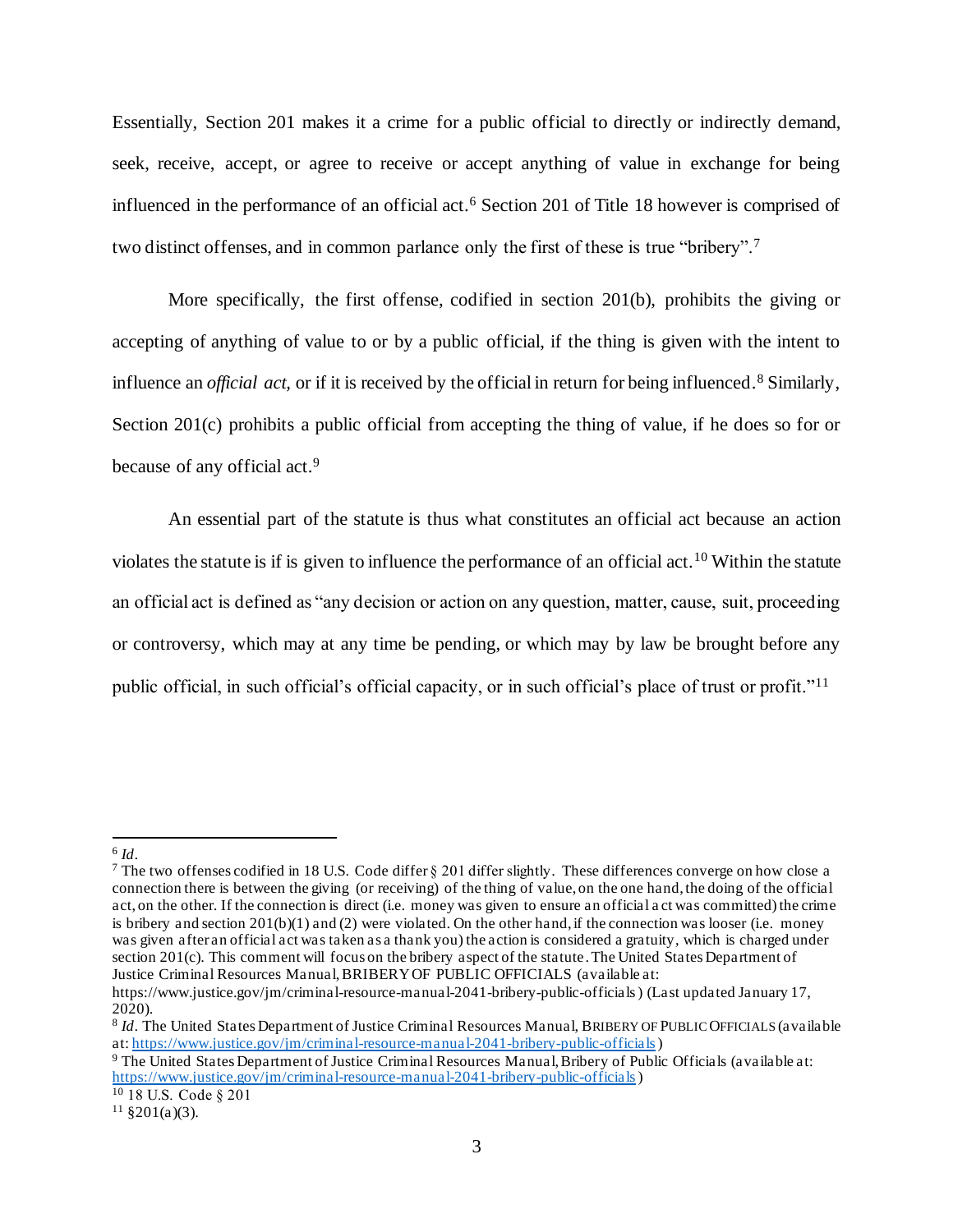Though prosecutors usually do not charge public officials under 18 U.S.C. § 201<sup>12</sup>, all public corruption prosecutions involve proving that a public official performed an "official act," and courts turn to the official act definition in the bribery statute, § 201(a)(3), as discussed above. Therefore, to understand the full extent of 18 U.S.C. § 201 it becomes useful to know what the official act standard was before *McDonnell* because this standard greatly influenced what did and did not constitute an illegal bribe in domestic prosecutions. Understanding this change will show just how monumental the *McDonnell* decision was in the domestic bribery sphere.

### b. The Pre-*McDonnell* Landscape: A Court That is Slowly Eroding Corruption Cases

In the last two decades, the United States Supreme Court has slowly eroded the country's body of corruption laws, through an endorsement of the criminalization of politics critique.<sup>13</sup> The criminalization of politics critique states that prosecuting state and local corruption has been assumed by United States Attorneys, who have at their disposal an array of broadly worded bribery statutes.<sup>14</sup> Proponents of the criminalization critique argue that this combination can become dangerous, leading to partisan prosecutions brought by politically motivated prosecutors.<sup>15</sup> The criminalization critique goes on that these very tools are being used against political practices that are essential to representative government.<sup>16</sup> Therefore, instead of improving the government these

https://www.washingtonpost.com/world/national-security/the-bob-mcdonnell-effect-the-bar-is-getting-higher-toprosecute-public-corruption-cases/2017/07/13/5ac5745c-67e6-11e7-9928-

<sup>&</sup>lt;sup>12</sup> Section 201 criminalizes the receipt of bribes on the part of federal officials, but is limited to those "acting for or on behalf of the United States." In addition, 201 does not have the inherent "honest services" aspect so prosecutors will often charge those who are public officials under 18 U.S.C. § 1346. See Craig A. Raabe & Sean Johnston, *It's a Matter of Bribery*, BUS. L. TODAY, Mar.–Apr. 1999

<sup>13</sup> Deborah Hellman, A Theory of Bribery, 38 Cardozo L. Rev. 1947 (Aug. 2017). *See e.g.,* George Brown, MCDONNELL AND THE CRIMINALIZATION OF POLITICS, 5 Va. J. Crim. L. 2; McDonnell and the Criminalization of Politics, Matt Zapotosky, *The Bob McDonnell effect*, WASH. POST (July 3, 2017),

<sup>22</sup>d00a47778f\_story.html?utm\_term=.4da363868d98 [https://perma.cc/M3PM-LF9Z] ("A federal appeals court's decision to overturn the convictions of former New York State Assembly speaker Sheldon Silver shows how public corruption cases have become much more difficult to substantiate in the wake of a Supreme Court decision narrowing what qualifies as corruption . . . .")

<sup>14</sup> Brown, *supra* note 13.

<sup>&</sup>lt;sup>15</sup> See generally NORMAN ABRAMS ET AL., FEDERAL CRIMINAL LAW AND ITS ENFORCEMENT 167-71, 280-90 (6th ed. 2015).

<sup>16</sup> Brief for American Center for Law and Justice as Amicus Curiae Supporting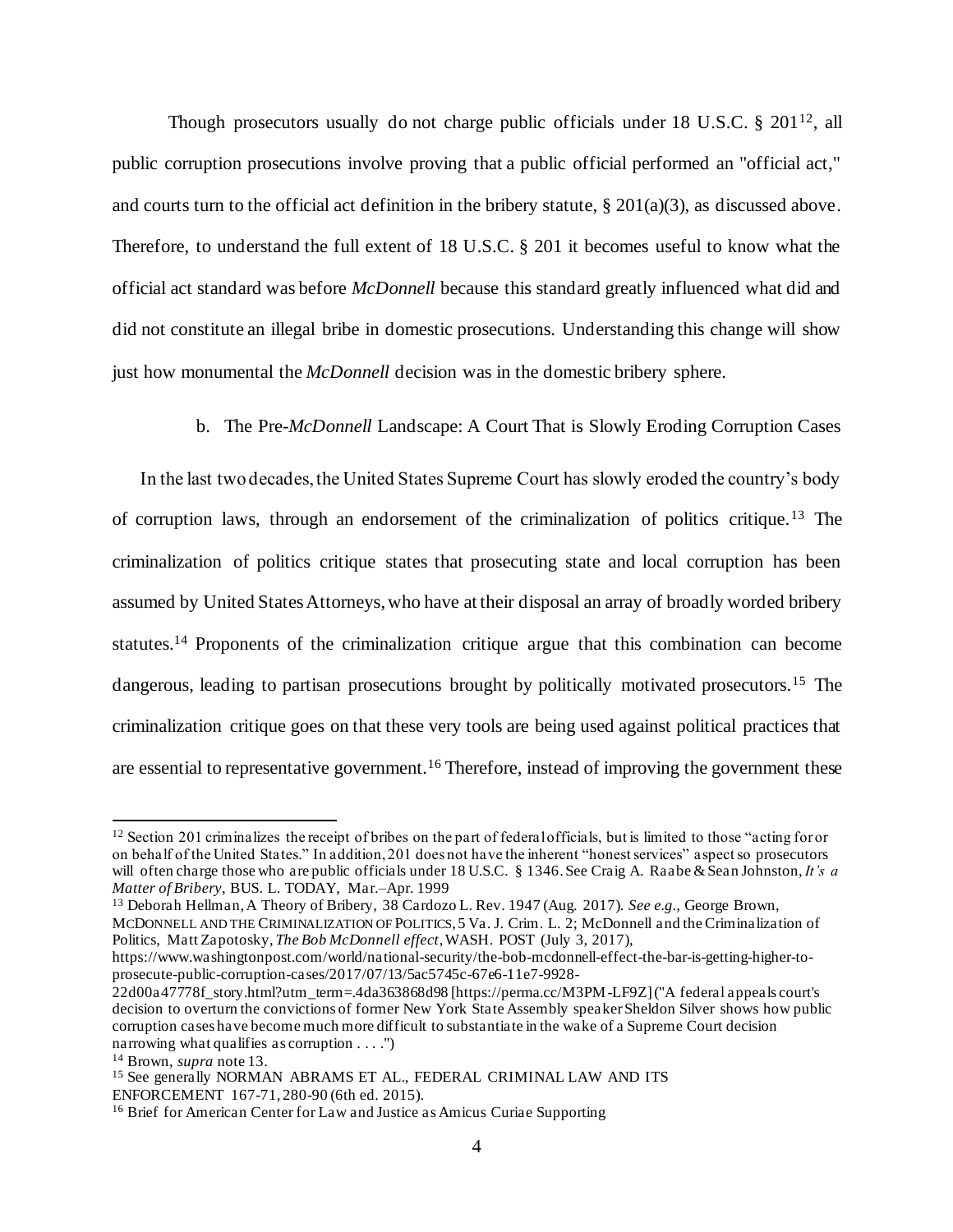prosecutions are undermining it.<sup>17</sup> The criminalization of politics critique has gained traction over the years.<sup>18</sup> Through this shift, the bar has been raised when it comes to prosecuting politicians accused of dabbling in suspicious behavior.<sup>19</sup> In fact, the Court's actions in the past two decades lending credence to this critique have had real consequences, resulting in what now closely resembles a prosecutorial inability to challenge public corruption.<sup>20</sup>

Before *McDonnell*, the last time the Supreme Court addressed this bribery statute was in *United States v. Sun-Diamond Growers of California*. <sup>21</sup> In *Sun-Diamond*, the Court required the prosecution to prove a quid pro quo – that something of value was given in exchange for an official act.<sup>22</sup> In the case, Sun-Diamond was a trade association that engaged in marketing and lobbying activities on behalf of its members.<sup>23</sup> The government alleged Sun-Diamond gave the United States Secretary of Agriculture Michael Espy illegal gifts in violation of the federal gratuities statute.<sup>24</sup>

The Supreme Court considered the question of whether a conviction under the illegal gratuity statute required any showing beyond the fact that a gratuity was given because of the recipient's official position.<sup>25</sup> The Court held that in order to prove a violation under the statute, the Government needed to show a link between the thing of value conferred upon a public official and a specific 'official act' for or because of which it was given.<sup>26</sup> In essence, the Court found that

Petitioner, *McDonnell v. United States*, 136 S. Ct. 2355 (2016) (No. 15-474).

<sup>17</sup> Brown, *supra* note 13.

<sup>18</sup> See, e.g., Edwin M. Yoder, THE PRESIDENCY AND THE CRIMINALIZATION OF POLITICS, 43 St. Louis U. L.J. 749 (1999) (discussing post-Watergate "reforms" that have led to the criminalization of normal political behavior) <sup>19</sup> *Id.*

<sup>&</sup>lt;sup>20</sup> See generally Harvey Silverglate and Emma Quinn-Judge, Tawdry or Corrupt? McDonnell Fails to Draw a Clear Line for Federal Prosecution of State Officials, 2016 Cato Sup. Ct. Rev. 189; Alan Feur, *Why Are Corruption Cases Crumbling? Some Blame The Supreme Court*, N.Y. Times (Nov. 17, 2017),

https://www.nytimes.com/2017/11/17/nyregion/menendez-seabrook-corruption-cases-crumbling-.html  $21\overline{5}26$  U.S.,  $405\overline{4}01$  (1999).

<sup>22</sup> *Id.*

<sup>&</sup>lt;sup>23</sup> The members of the Sun Diamond Trade Association were growers of raisins, figs, walnuts, prunes, and hazelnuts. *Id.*

<sup>&</sup>lt;sup>24</sup> Among these gifts were tickets to the U.S. Open Tennis Tournament, luggage, meals, and other expensive gifts, totaling approximately \$6,000 in illegal gratuities. *Id.*

<sup>25</sup> *United States v. Sun-Diamond Growers of Cal.*, 526 U.S. at 401.

<sup>26</sup> *Id.* at 413.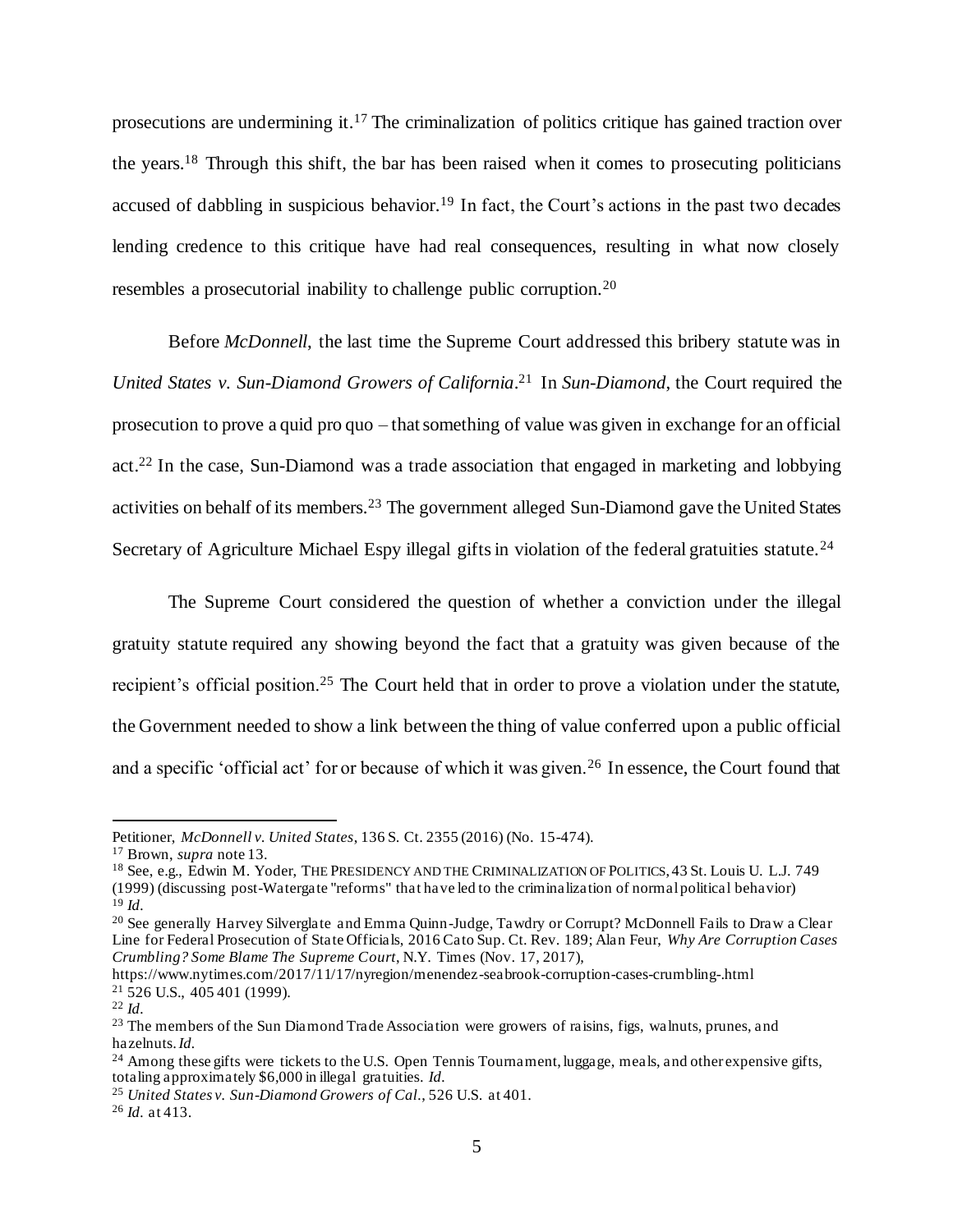merely giving gifts to a public official to "build a reservoir of goodwill" that might ultimately affect one or more of a multitude of unspecified acts, would not support a gratuities conviction under this statute.<sup>27</sup>

*Sun Diamond* was one of the first indicators of the criminalization of politics critique coming to life in the Court's dismantling of federal public corruption cases.<sup>28</sup> Now, prosecutors needed to show a link between the thing of value being given and an official act being performed.<sup>29</sup> After *Sun-Diamond* it was no longer enough for the prosecution to allege that the gift was given to build goodwill with a public official in hopes that he or she would remember that gift when voting on legislation or drafting prohibition.<sup>30</sup> It has been suggested that the Court made this determination because it was worried about setting a dangerous precedent in public corruption cases, once again highlighting the aforementioned criminalization of politics critique at the forefront of this movement.<sup>31</sup> In its articulation of this criminalization of politics critique, the Court worried that if these gifts could be criminalized, could all else token gifts also be criminalized as a result?<sup>32</sup>

In *Sun-Diamond*, the Court took away some of the government's ability to prosecute politicians for accepting minor gifts given to them by businesses, potentially signaling that there was more to come.<sup>33</sup> The Court did not, however, address what constitutes an official act under the statute, and this ambiguity became the primary issue in *McDonnell v. United States*. 34

<sup>27</sup> *Id.*

<sup>28</sup> Brown, *supra* note 13.

<sup>29</sup> *Sun-Diamond*, 526 U.S. at 414.

<sup>30</sup> Jacob Eisler, MCDONNELL AND ANTI-CORRUPTION'S LAST STAND, 50 U.C. Davis L. Rev. 1619, 1637 (2017).

<sup>31</sup> George D. Brown, Putting Watergate Behind Us - Salinas, Sun-Diamond, and Two Views of the Anticorruption Model, 74 Tul. L. Rev. 747, 751-56 (2000)

<sup>32</sup> *Id*. at 413.

<sup>&</sup>lt;sup>33</sup> Professor Teachout regards Sun-Diamond as a significant case with extensive ramifications stating that it states that "it set the table for the Court" in many upcoming decisions. Zephyr Teachout, *Corruption in America: From Benjamin Franklin's Snuff Box to Citizens United* (2014) at 229.

<sup>34</sup> 136 S. Ct. 2355, 2365 (2016).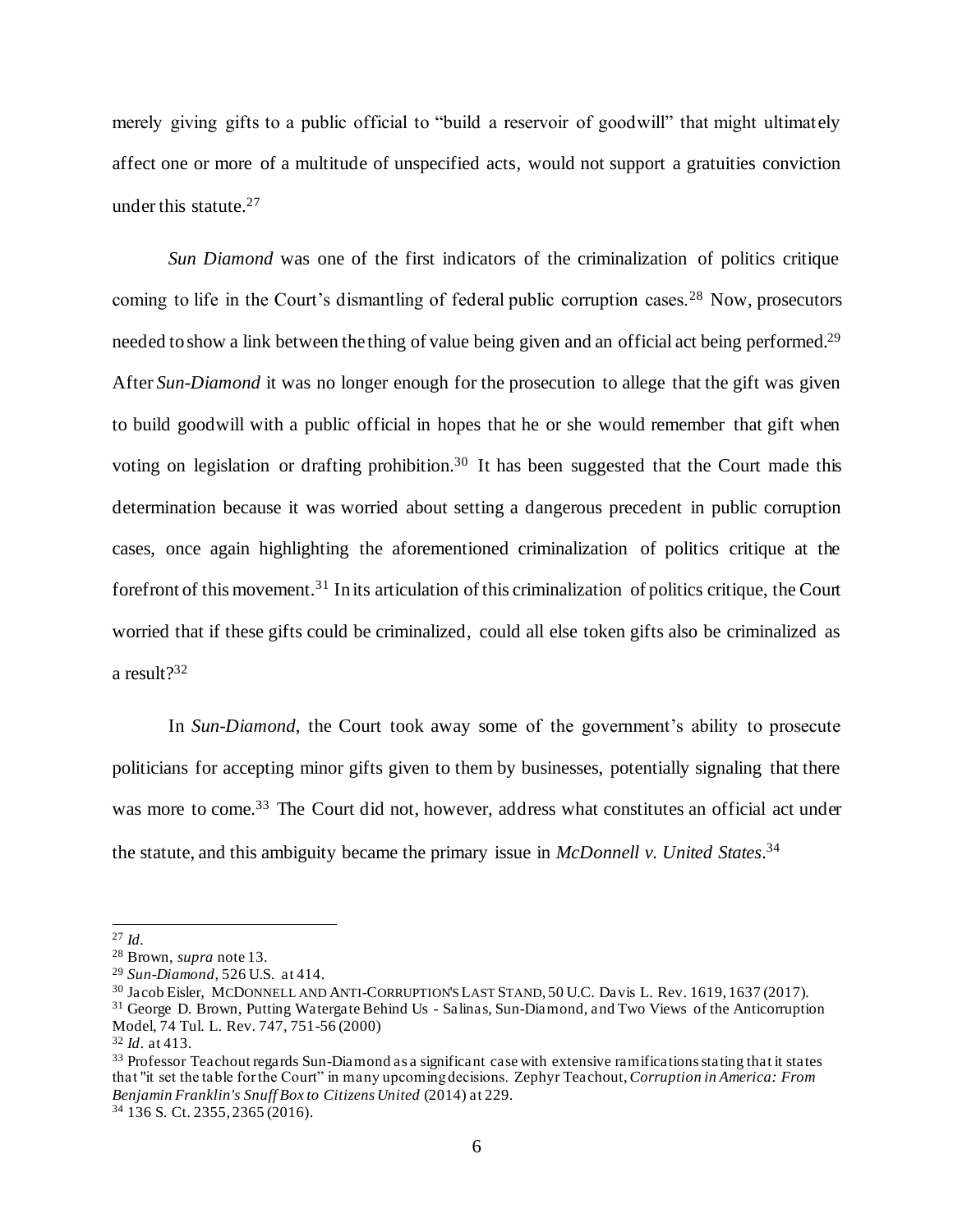# III. *MCDONNELL V. UNITED STATES*: NEW TERRAIN IN FEDERAL CORRUPTION LAW

*McDonnell v. United States* drastically changed the standard for prosecuting public officials engaged in domestic bribery.<sup>35</sup> In 2014, Governor Robert McDonnell of Virginia was indicted for accepting payments, loans, gifts, and other things of value from a wealthy Virginia businessman, Johnnie Williams ("Williams"), and his company ("Star Scientific") in exchange for acting on an as-needed basis, and as opportunities arose, to legitimate, promote and obtain research studies for Star Scientific's products.<sup>36</sup>

McDonnell was charged with Honest Services Fraud<sup>37</sup> and Hobbs Act Extortion<sup>38</sup> for accepting these lavish gifts from Williams.<sup>39</sup> As mentioned, the theory underlying both the honest services fraud and the Hobbs Act Extortion charges was that McDonnell accepted bribes from Williams in exchange for assisting Williams in promoting his company's products.<sup>40</sup> Though McDonnell was not being tried under 18 U.S.C. § 201, both parties to the action stipulated that the bribery at issue in the case needed to be defined by this statute.<sup>41</sup> Specifically, the stipulation meant that the jury would need to determine if McDonnell committed "official acts" as defined under 18 U.S.C. § 201(a)(3) in return for William's favors.<sup>42</sup> Therefore, in order to convict McDonnell, the

<sup>35</sup> Chris Cillizza, *The Bob McDonnell Supreme Court Ruling Makes Convicting Politicians of Corruption Almost Impossible*, WASH. POST (June 27, 2016), https://www.washingtonpost. com/news/the-fix/wp/2016/06/27/the-bobmcdonnell-scotus-ruling-proves-that-its-al most-impossible-to-convict-politicians-of-corruption/?utm term=.022989fcd793

<sup>36</sup> *McDonnell v. United States*, 136 S. Ct. 2355, 2365 (2016). (quoting Supp. App. 46).

 $37T<sub>O</sub>$  be guilty of violating the honest services fraud statute one must owe a duty of honest service to someone and have deprived that person, or that person's entity of the duty owed by accepting a bribe or kickback from another person. 18 U.S.C. § 1346. Add another sentence or two about this regularly being used to prosecute politicians and those bribing them.

<sup>&</sup>lt;sup>38</sup> The Hobbs Act prohibits public officials from obtaining property "under color of official right" or using their position of authority to extort property. 18 U.S.C. § 1951.

<sup>39</sup> *McDonnell*, 136 S. Ct. at 2365.

<sup>40</sup> *Id.*

<sup>41</sup> *Id*.

<sup>42</sup> Though not referenced by the Court, 18 U.S.C. 666 also prohibits bribery of state officials. *Id.*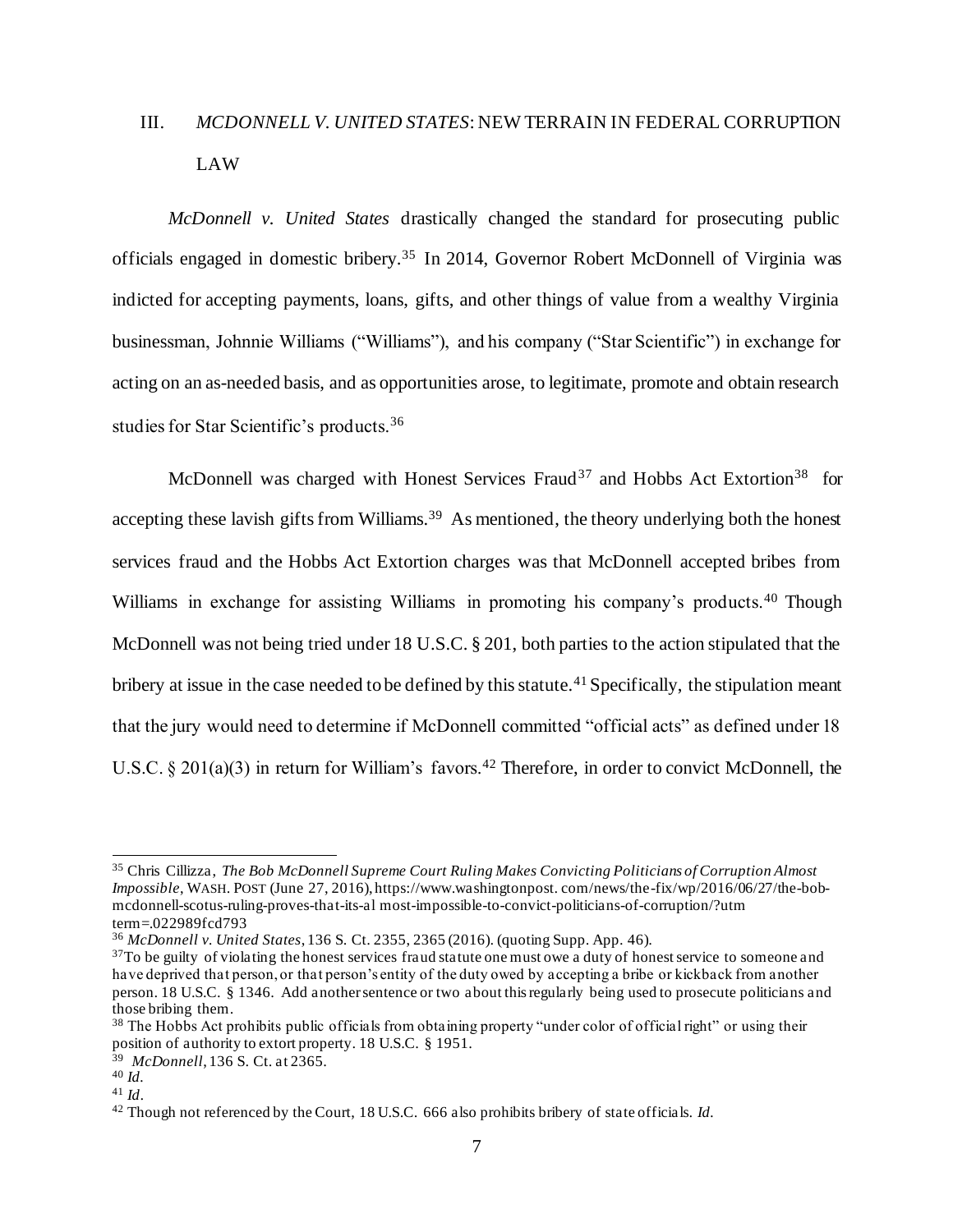government needed to prove that the Governor committed, or agreed to commit, an official act in exchange for the loans and gifts he received from Williams.<sup>43</sup>

To prove its case, the government asserted the McDonnell violated 18 U.S.C.  $\S 201(a)(3)$ when he accepted loans and gifts in exchange for various favors he did for Williams. Specifically the government alleged that McDonnell committed at least 5 official acts. These acts consisted of: 1) Arranging meetings for Williams with Virginia government officials, who were subordinates of the Governor, to discuss and promote one of the drugs Williams was trying to promote: Anatabloc; 2) Hosting events at the Governor's mansion designed to encourage Virginia university researchers to pursue Star Scientific's research; 3) Contacting other government officials in the [Governor's Office] as part of an effort to encourage Virginia state research universities to initiate studies of anatabine; 4) Promoting star Scientific's products and facilitating its relationships with Virginia government officials by allowing [Williams] to invite individuals important to Star Scientific's business to exclusive events at the Governor's mansion and 5) Recommending that senior government officials in the [Governor's Office] meet with Star Scientific executives to discuss ways that the company's products could lower healthcare costs.<sup>44</sup> The District Court gave the government's proposed jury instruction, which stated that an official act included "acts that a public official customarily performs including those acts "in furtherance of longer-term goals" or "in a series of steps to exercise influence or achieve an end."<sup>45</sup> After deliberating, the jury convicted Governor McDonnell on Honest Services Fraud and Hobbs Act Extortion Counts.<sup>46</sup>

<sup>43</sup> *Id.*

<sup>44</sup> *Id.*

<sup>45</sup> *McDonnell,* 136 S. Ct. at 2366.

<sup>&</sup>lt;sup>46</sup> *Id.* at 2367. This comment does not discuss the other elements of McDonnell's appeal rejected by the Fourth Circuit and not taken up by the Supreme Court.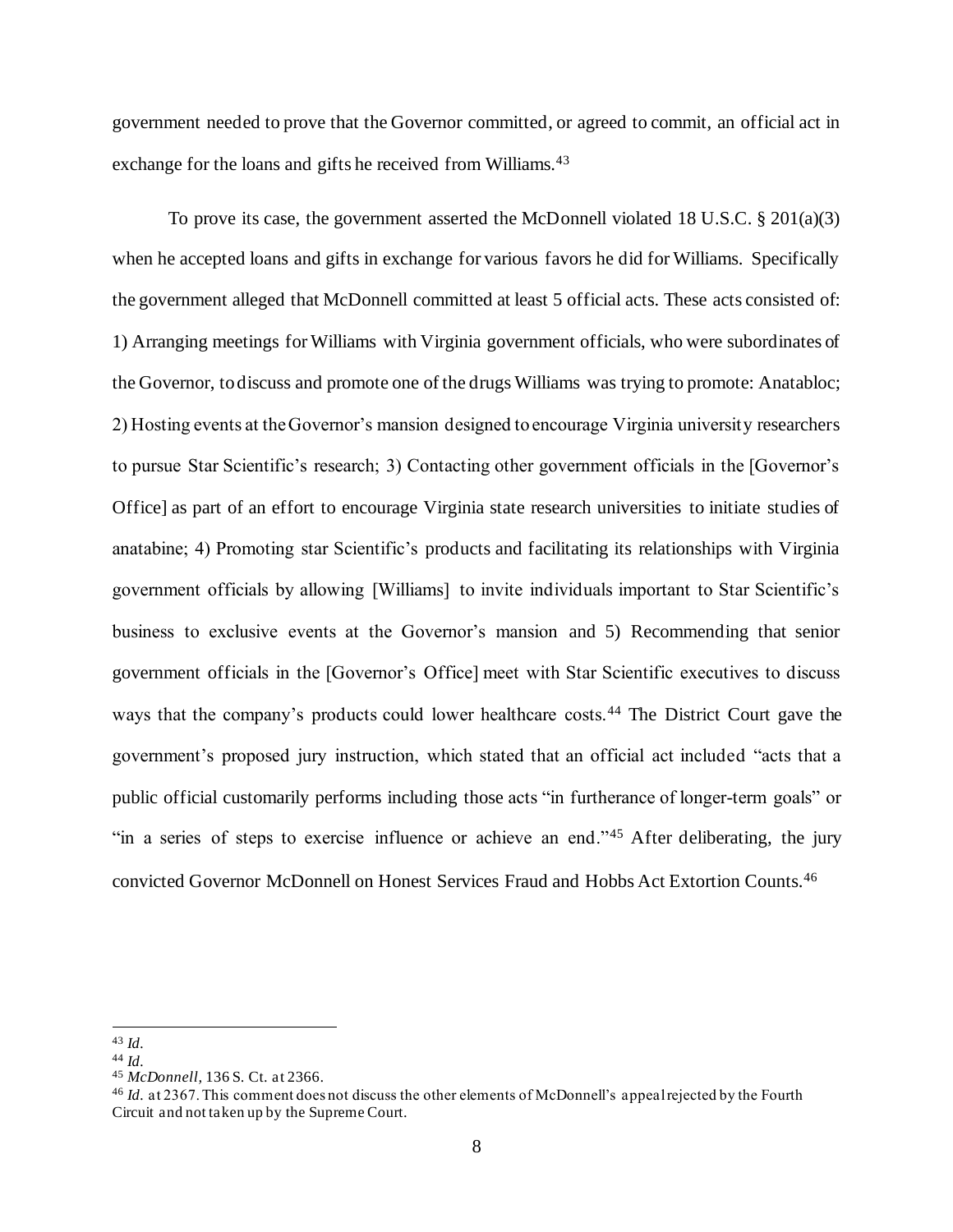The Fourth Circuit unanimously affirmed this judgment, rejecting McDonnell's central argument that the District Court's definition of "official act" was too broad.<sup>47</sup> In his appeal McDonnell argued that the trial court's jury instructions were overtly broad and would render "virtually all of a public servant's activities 'official,' no matter how minor or innocuous."<sup>48</sup> The Fourth Circuit rejected this argument holding that when "when prosecuting a bribe recipient, the Government need only prove that he or she solicited or accepted the bribe in return for performing, or being influenced in, some particular official act" the official act does not need to be completed in order to convict.<sup>49</sup> The court continued that to the extent McDonnell made "any decision or took any action on these matters, the federal bribery laws intended those decisions and actions to be official.<sup>50</sup> The court concluded that the government met its burden in showing that McDonnell made a dishonest agreement with Williams and used the power of his position to influence decisions about research into Williams's drug Anatabloc.<sup>51</sup>After the Fourth Circuit's decision affirming the District Court's broad definition of the official act standard, the Supreme Court granted certiorari, signaling to court watchers the Court may continue to limit the legal scope of what it considers public corruption.<sup>52</sup>

In a unanimous decision, the Supreme Court reversed the Fourth Circuit, and determined that McDonnell had not committed any official acts.<sup>53</sup> In doing so, the Court created a two-part test to determine if an action constituted an official act under 18 U.S.C. § 201, holding that in order

<sup>52</sup> *United States v. McDonnell*, 792 F.3d 478, 487 (4th Cir. 2015), cert. granted in part, 136 S. Ct. 891 (2016), vacated, 136 S. Ct. 2355 (2016); *see also* Robert Barnes, *Supreme Court Will Review Corruption Conviction of Former Va. Governor Robert McDonnell*, WASH. POST (Jan. 15, 2016)

<sup>&</sup>lt;sup>47</sup> McDonnell, 792 F.3d, 478, 520 (4<sup>th</sup> Cir. 2015) (holding that the District Court's instruction of official act properly limited the illegal acts to the statutory definition).

<sup>48</sup> *Id* at 506.

<sup>49</sup> *Id* at 510.

<sup>50</sup> *Id*. at 516 (citing 18 U.S.C. § 201(a)(3)).

<sup>51</sup> *Id*.

<sup>(</sup>https://www.washingtonpost.com/politics/courts\_law/supreme-court-will-review-corruption-conviction-of-formerva-governor-robert-mcdonnell/2016/01/15/e281ede0-b3 c8-11e5-a76a-0b5145e8679a\_story.html) <sup>53</sup> *McDonell*, 136 S. Ct. at 2367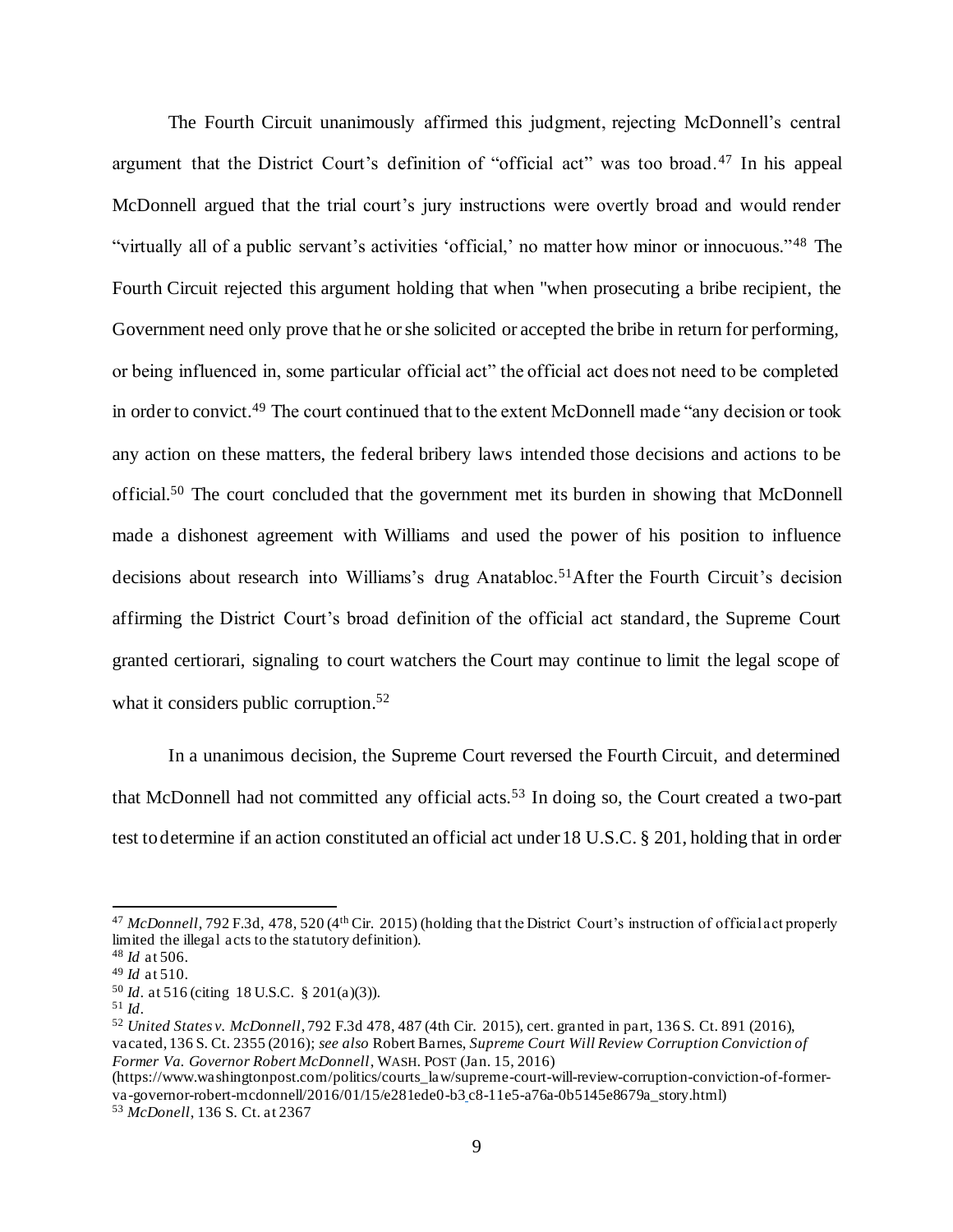to prove an official act the government must: 1) identify some "question, matter, cause, suit, proceeding or controversy" involving a formal exercise of governmental power" that is pending and may be brought before a government official; and 2) prove that the official made a decision or took action on that matter (or at least agreed to do so).<sup>54</sup> According to the unanimous Court, none of McDonnell's actions satisfied this two-part test.<sup>55</sup> The Court thus remanded the matter to the District Court for a retrial of McDonnell under this new, heightened standard.<sup>56</sup> Federal prosecutors in the Eastern District of Virginia chose not to retry the Governor.<sup>57</sup>

In creating this standard, the Supreme Court significantly narrowed the official act requirement to prove quid pro quo scenarios.<sup>58</sup> The Court found that "setting up a meeting, talking to another official, or organizing an event, without more, are not official acts in and of themselves".<sup>59</sup> Now, an official act became a much more difficult standard to meet. In coming to this ruling, the Court noted that if McDonnell's conviction stood, politicians across the country would live in a state of fear, worried they would go to prison for even the most commonplace requests for assistance.<sup>60</sup> The Court determined that conscientious public officials arrange meetings for constituents, as well as contact other public officials on their behalf, all the time.<sup>61</sup>

<sup>54</sup> *Id.*

<sup>55</sup> I*d.*

<sup>56</sup> *Id.*

<sup>57</sup> Matt Zapototosky, Rachel Weiner, and Rosalind Helderman, *Prosecutors will drop cases against former Va. governor Robert McDonnell, wife* THE WASH. POST (Sept. 8, 2016) https://www.washingtonpost.com/local/publicsafety/prosecutors-will-drop-case-against-former-va-gov-robert-mcdonnell/2016/09/08/a19dc50a-6878-11e6-ba32- 5a4bf5aad4fa\_story.html

<sup>58</sup> SOMETHING MORE: OFFICIAL ACTION AFTER McDONNELL v. UNITED STATES, 67 DePaul L. Rev. 705; See e.g., Chris Cillizza, *The Bob McDonnell Supreme Court Ruling Makes Convicting Politicians of Corruption Almost Impossible*, WASH. POST (June 27, 2016), https://www.washingtonpost. com/news/thefix/wp/2016/06/27/the-bob-mcdonnell-scotus-ruling-proves-that-its-al most-impossible-to-convict-politicians-ofcorruption/?utm term=.022989fcd793.

<sup>59</sup> *McDonnell*, 136 S. Ct. at 2361.

<sup>&</sup>lt;sup>60</sup> *Id* at 2365 (determining that "[f]or better or for worse, it puts at risk behavior that is common, particularly when the quid is a lunch or a basketball ticket, throughout this country).

<sup>&</sup>lt;sup>61</sup> Tara Malloy, Sumposium: Is it Bribery or "The Basic Compact Underlying Representative Government"? SCTOUSblog (June 28, 2016, 4:03 PM), http://www.scotusblog.com/2016/06/symposium -is-it-bribery-or-the-basiccompact-underlyingrepresentative-government ("As all Hamilton fans know, it pays to be in "The Room Where It Happens.' Taken to its logical end, the Court's approach permits officials literally to put "access' up for sale … .") (analogizing how the concept of access approved or validated by the Court goes beyond a general access).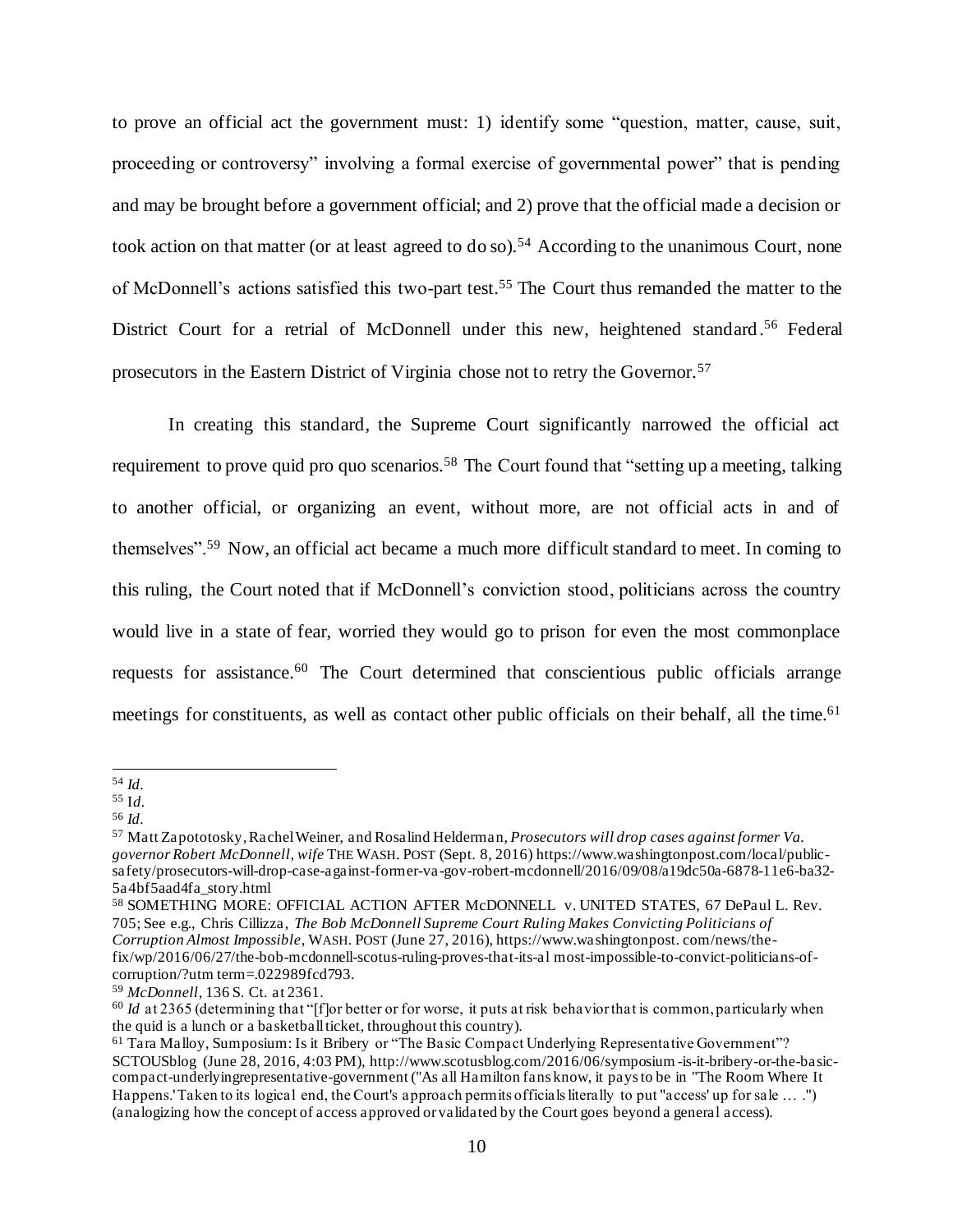As the Chief Justice wrote on behalf of the Court: "[t]his case is distasteful; it may be worse than that. But our concern is not with tawdry tales of Ferraris, Rolexes, and ball gowns. It is instead with the broader legal implications of the Government's boundless interpretation of the federal bribery statute."<sup>62</sup>

> a. The Ramifications of *McDonnell v. United States:* The Impact on Prosecutions Moving Forward

It should be noted that before *McDonnell* was even decided by the Supreme Court, lay and legal observers were touting its importance.<sup>63</sup> One reason for its significance is that Americans on both sides of the aisle want to keep corruption out of politics.<sup>64</sup> In fact, in a poll commissioned by the Public Affairs Council, Americans were asked what they hated most about politicians; the number one answer was political corruption.<sup>65</sup> *McDonnell*'s holding which impacted this hotbutton issue prompted a number of varying responses. Some commentators asserted that *McDonnell* opened the door to a corrupt 'pay to play' culture" and the "selling [of] political office for personal gain."<sup>66</sup> Others praised it, declaring that the Court finally rejected "novel prosecution theories that convert traditional constituent services into federal crimes."<sup>67</sup>

<sup>62</sup> *Id* at 2375.

<sup>63</sup> See, e.g., Harvey Silverglate, *Op-Ed, Politics as Usual Often Isn't a Crime*, BOS. GLOBE, May 6, 2016, https://www.bostonglobe.com/opinion/2015/05/06/politics-usual-often-isn-

crime/o2NyNsC0Fq5ZCq6H6pG51K/story.html; George Will, Virginia's Former Governor Faces Prison Over Politics, Wash. Post, Jan. 6, 2016, https://www.washingtonpost.com/opinions/viriginias-former-governor-facesprison-over-politics/201601/06/2af3ff74-b3e6-11e5-9388-466021d971de\_story.html?utm\_term= .8d91fa343d74. <sup>64</sup> John Domen, *Here's what Americans — regardless of party — hate most about politicians* WASHINGTON'S TOP NEWS (Oct. 13, 2019) https://wtop.com/politics/2019/10/new-poll-finds-what-americans-hate-the-most-aboutpoliticians/ ("[N]o. 1 and No. 2 on the list was a lack of political courage and corruption. The scores among democrats and republicans were almost identical.")

<sup>65</sup> The scores among republicans and democrats were almost identical. *Id.*

<sup>66</sup> Fred Wertheimer, Symposium: McDonnell Decision Substantially Weakens the Government's Ability to Prevent Corruption and Protect Citizens, SCOTUSblog (June 28, 2016, 12:38 PM),

http://www.scotusblog.com/2016/06/symposium-mcdonnell-decision-substantially-weakens-the-governmentsbbility-to-prevent- corruption-and-protect-citizens

<sup>67</sup> Jeffrey Green & Ivan Dominguez, Symposium: Federal Criminal Statutes Are Not Blank Checks for Prosecutors, SCOTUSblog (June 28, 2016, 11:44 AM), http://www.scotusblog.com/2016/06/symposium-federal-criminalstatutes-are-not-blank-checks-for-prosecutors/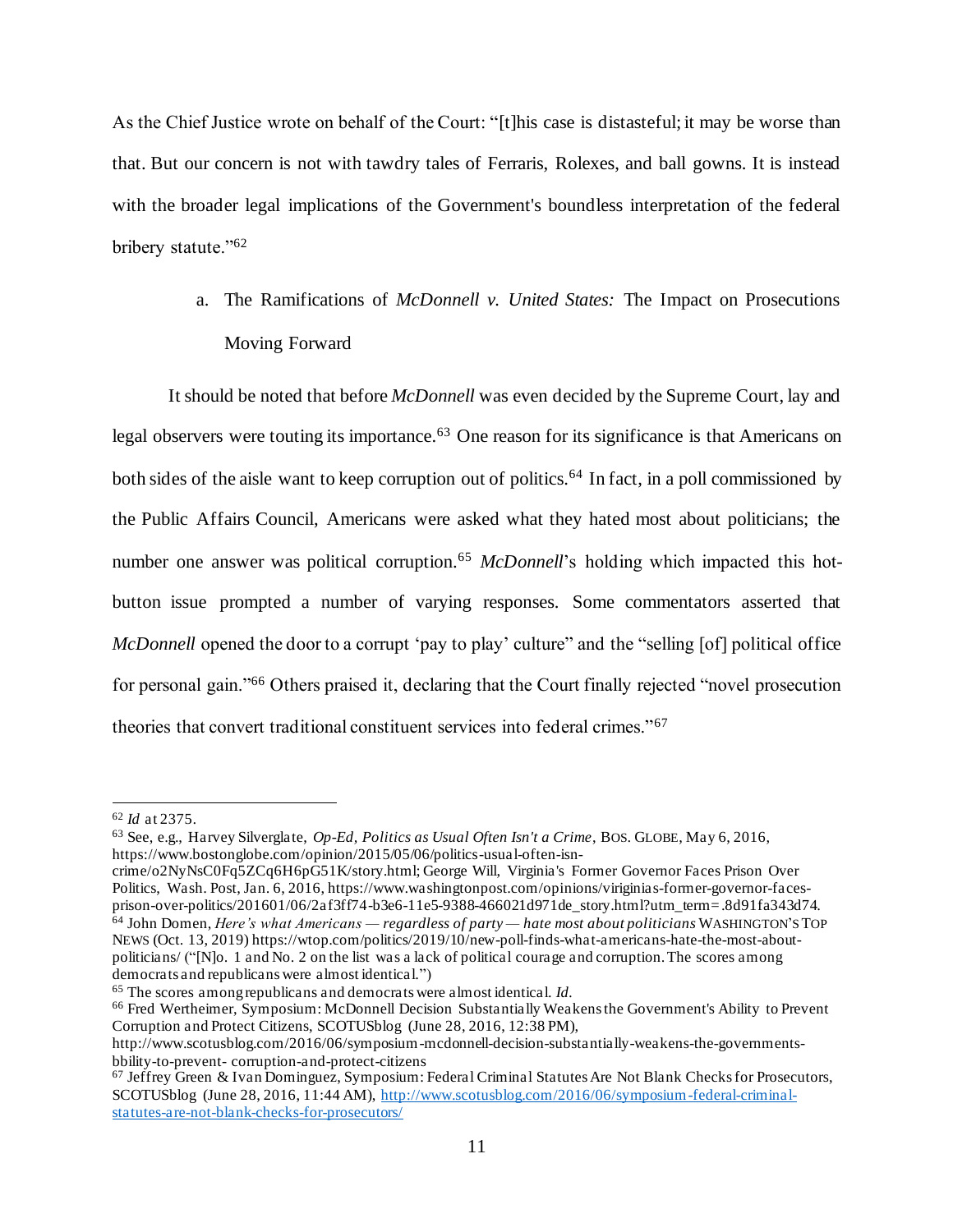For purposes of this comment, however, the most important criticism comes in the form of what prosecutions of those politicians engaged in *McDonnell-esq* behavior will look like moving forward.<sup>68</sup> It is hard to argue that *McDonnell* does not make prosecuting public figures for political corruption more difficult. Therefore, one of the most prevalent critiques of the ruling is that prosecutors will be reluctant to indict corrupt public figures, potentially resulting in more political corruption throughout the Federal Government.<sup>69</sup> With the adoption of *McDonnell*, when prosecutors want to prove someone engaged in domestic bribery, they have a higher hurdle to clear.<sup>70</sup> Many argue that post-*McDonnell* proving these corruption cases will be close to impossible because the formalism advocated by the Court ignores what actually occurs in the real world.<sup>71</sup>

Americans are now left wondering exactly what would count as criminal corruption Post-*McDonnell*. <sup>72</sup> If lower courts extend the *McDonnell* standard to the other bribery and corruption statutes it is perhaps true that *McDonnell* was "one of the best decisions handed down in a long time for corruption defendants."<sup>73</sup> So, in understanding the impact of *McDonnell* it is important to

<sup>68</sup> Supra Note 65; Brent Kendall, SUPREME COURT'S BOB MCDONNELL RULING COULD AFFECT OTHER CORRUPTION CASES, Wall St. J. (June 27, 2016), https://www.wsj.com/articles/supreme-courts-bob-mcdonnell-ruling-couldaffect-other-corruption-cases-1467042298

 $69$  Almost 7 out of 10 people believe the government is failing to fight corruption, up from half in 2016. TRANSPARENCY INTERNATIONAL (Dec. 12, 2017)

https://www.transparency.org/news/feature/corruption\_in\_the\_usa\_the\_difference\_a\_year\_makes; Fred Wertheimer, Symposium: McDonnell Decision Substantially Weakens the Government's Ability to Prevent Corruption and Protect Citizens, SCOTUSblog (June 28, 2016, 12:38 PM), http://www.scotusblog.com/2016/06/symposiummcdonnell-decision-substantially-weakens-the-governments-bbility-to-prevent- corruption-and-protect-citizens <sup>70</sup> PANELS: How Has McDonnell Affected Prosecutors' Ability to Police Public Corruption? What Are Politicians And Lobbyists Allowed To Do, And What Are Prosecutors Able To Prosecute? 38 Pace L. Rev. 707

 $71$  As discussed, the test of whether something is a bribable official act is whether it is the kind of the activity that can be put on an agenda, tracked for progress and then checked off as complete. The few politicians who prosecutors may be able to convict under the official act standard will likely not be careless enough to put together "corruption to do lists." Daniel Brovman, QUID PRO NO: WHEN ROLEXES,FERRARIS AND BALL GOWNS ARE NOT POLITICAL CURRENCY, 92 S. Cal. L. Rev. 170, 184 (November 2018);

<sup>&</sup>lt;sup>72</sup> After McDonnell it is likely that Federal prosecutors will now bring fewer public corruption cases, knowing a higher bar must be met. The Court through McDonnell made life easier for corrupt officials everywhere. https://www.washingtonpost.com/world/national-security/the-bob-mcdonnell-effect-the-bar-is-getting-higher-toprosecute-public-corruption-cases/2017/07/13/5ac5745c-67e6-11e7-9928-22d00a47778f\_story.html (quoting Randall Eliason, GW Law Professor and Former Federal Prosecutor)

<sup>73</sup> Jimmy Vielkind, *Silver retrial will test court's notion of 'official act'* POLITICO (April 30, 2018) (available at: https://www.politico.com/states/new-york/albany/story/2018/04/30/silver-retrial-will-test-courts-notion-of-officialact-39117)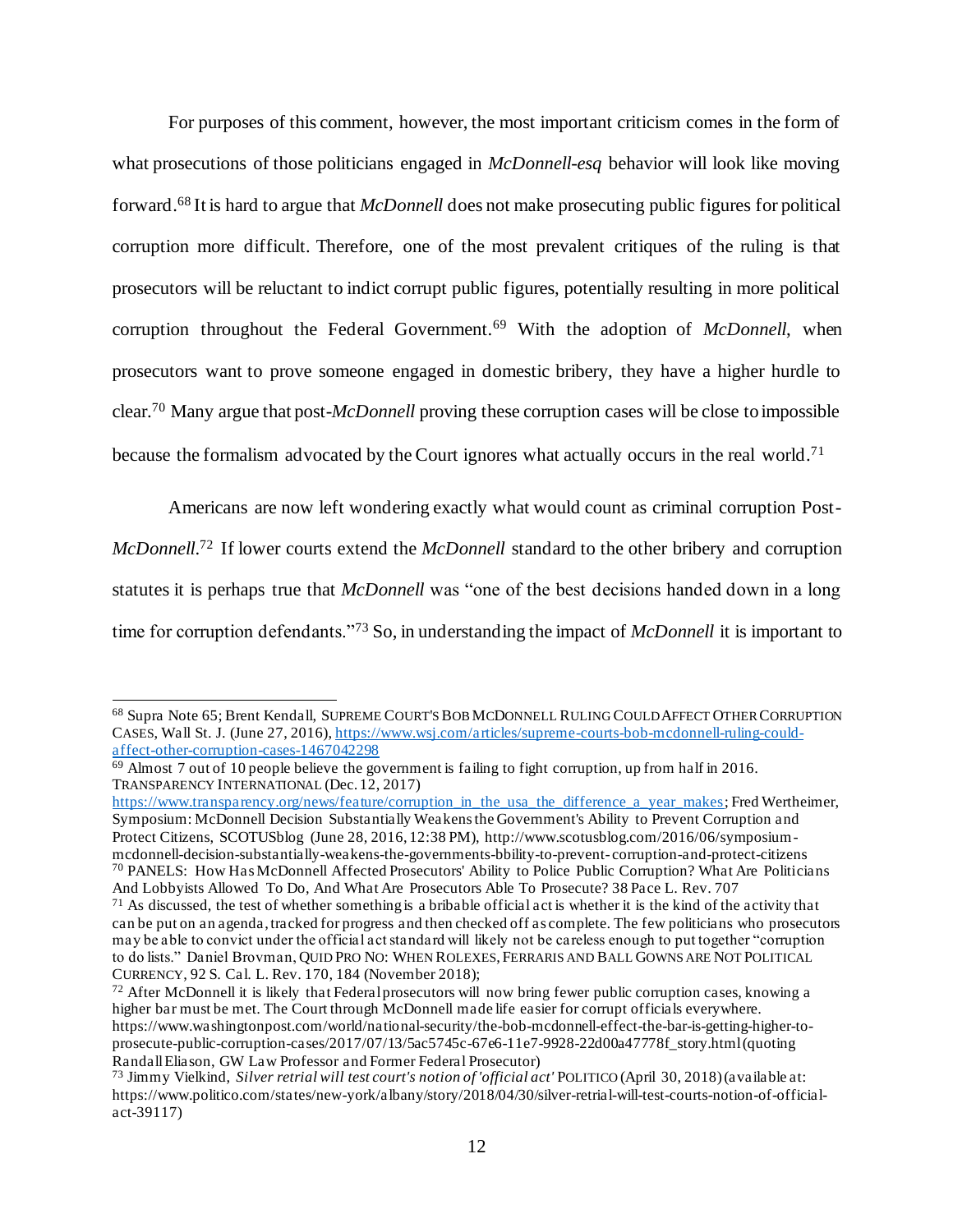consider whether lower courts prescribe the official act standard to other bribery laws and continue to rebrand corruption.<sup>74</sup> These courts' reading of *McDonnell* will thus impact how prosecutors are able to combat domestic bribery both domestically and abroad.<sup>75</sup>

# IV. THE APPLICATION OF THE *MCDONNELL* STANDARD

As of April 4, 2018, *McDonnell* has been cited 102 times in federal decisions, including by every federal circuit court, and in nine state court decisions across seven states.<sup>76</sup> Since its enactment, the Third<sup>77</sup>, Fifth<sup>78</sup>, Sixth<sup>79</sup> and Eighth Circuits<sup>80</sup> all needed to determine if the official act standard applied to other corruption statutes. All of these courts interpreted the *McDonnell* official act standard narrowly.<sup>81</sup> In answering these important questions, which will undoubtedly shape *McDonnell's* legacy, the Circuits notably declined to extend the official act standard to other anti-corruption statutes.<sup>82</sup>

<sup>74</sup> Ciara Torres-Spelliscy, DEREGULATING CORRUPTION, 13 Harvard L. & Pol'y Rev. 471 (2019).

<sup>&</sup>lt;sup>75</sup> The broad reading of McDonnell would mean that the decision is highly significant as both a guidepost for federal prosecution of state and local officials for corruption and as a broader statement about the nature of representative governance. See generally Jacob Eisler, McDonnell and Anti-Corruption's Last Stand, 50 U.C. Davis L. Rev. 1619 (2017).

<sup>&</sup>lt;sup>76</sup> Several state decisions, and some federal decisions, cite McDonnell for unremarka ble principles of statutory construction. Other cases have applied the new "official act" definition to reverse federal prosecutions where courts instructed jurors using a pre-McDonnell official act definition. Amie Ely, WHAT MCDONNELL V.UNITED STATES MEANS FOR STATE CORRUPTION PROSECUTORS The National Association of Attorneys General

https://www.naag.org/publications/nagtri-journal/volume-3-number-2/what-mcdonnell-v.-united-states-means-forstate-corruption-prosecutors.php

<sup>77</sup> *United States v. Ferriero*, 866 F.3d 107, 12728 (3d Cir. 2017) (declining to apply McDonnell standard derived from § 201 to state bribery), cert.denied, 138 S. Ct. 1031 (2018).

<sup>78</sup> *United States v. Reed*, 908 F.3d 102, 111 113 (5th Cir. 2018) (declining to apply McDonnell to wire fraud conviction because troublesome concept of an 'official act' was not an element of that crime, and further observing fellow circuits' reluctance to extend McDonnell beyond the context of honest services fraud and the [general] bribery statute).

<sup>79</sup> *United States v. Porter*, 886 F.3d 562, 565 (6 Cir. 2018) ((In McDonnell, the Supreme Court limited the interpretation of the term 'official act' as it appears in § 201, an entirely different statute than the one at issue here [i.e., § 666].)

<sup>80</sup> *United States v. Maggio*, 862 F.3d 642, 646 n.8 (8th Cir. 2017) (declining to revisit precedent holding that § 666 requires no nexus between charged bribe and federal funding, explaining McDonnell had nothing to do with § 666) <sup>81</sup> *Effect of McDonnell v. U.S. Definition of "Official Act" upon Bribery Prosecution Involving Public Official Under 18 U.S.C.A. § 20132* A.L.R. Fed. 3d. 6.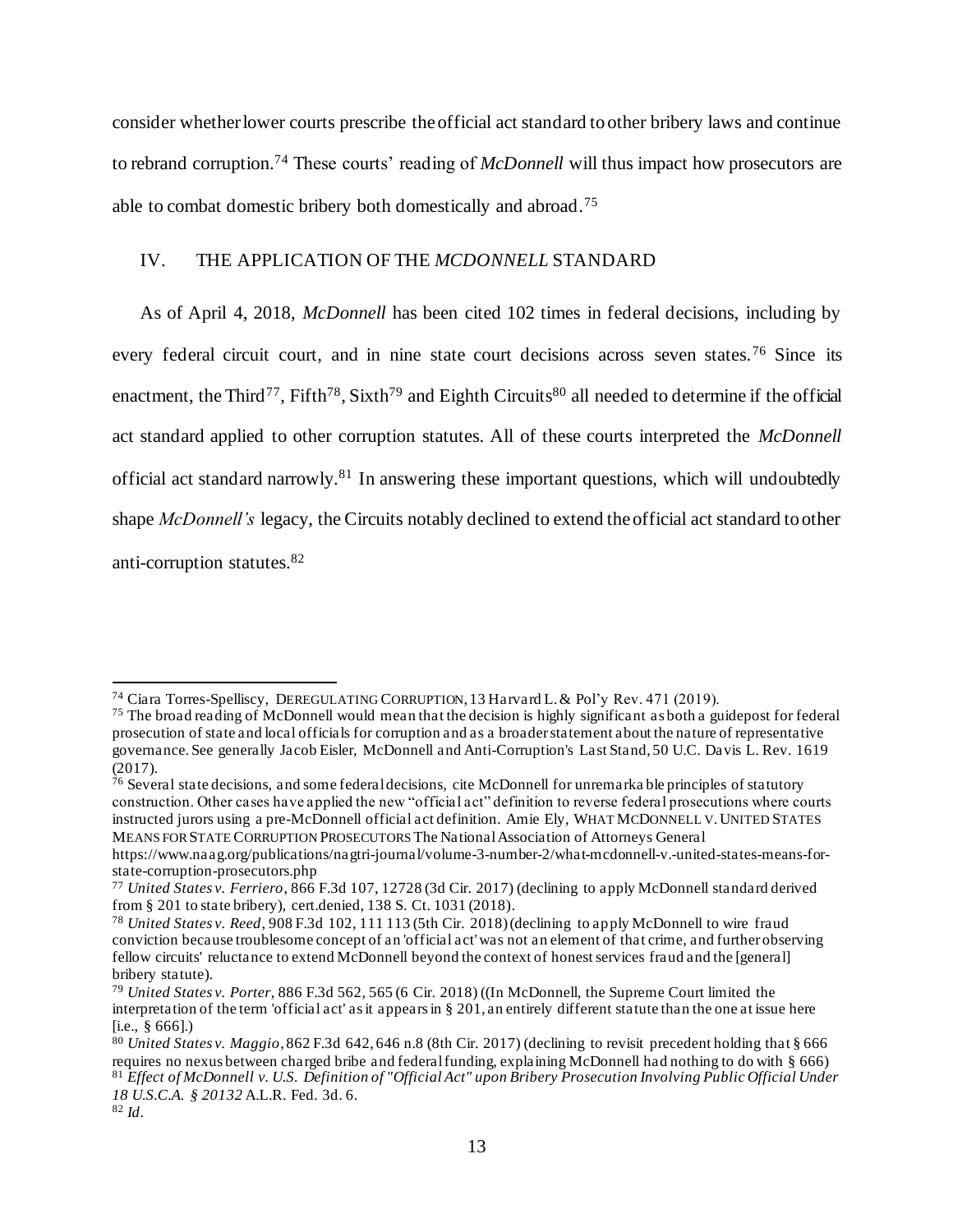In fact, there has not been a Circuit Court that *has* extended the *McDonnell* official act standard to another corruption statute outside of 18 U.S.C. § 201, despite the many United States statutes that require the official act standard.<sup>83</sup> Most recently, the Second Circuit was faced with this very question, only now implicating a new federal corruption statute, one that is likely the most similar to 18 U.S.C. § 201, but involves foreign actors, rather than United States citizens.<sup>84</sup> This statute is the Foreign Corrupt Practices Act ("FCPA").<sup>85</sup>

a. The Foreign Corrupt Practices Act: Prosecuting Bribery Occurring Abroad

For bribery occurring outside of the United States, to convict someone engaged in illegal activity, the Department of Justice uses the FCPA.<sup>86</sup> The FCPA was passed by Congress in 1977 as the first law in the world that governed domestic business conduct with foreign government officials in foreign markets.<sup>87</sup> The Department of Justice prosecutes corruption outside of the United States because given the global nature of the economy. The Department understands that corruption abroad poses a serious threat to American citizens and companies that are trying to compete in a fair and transparent marketplace.<sup>88</sup>

The FCPA is remarkably similar to 18 U.S.C. § 201.89 First, the two statutes have similar purposes. The FCPA was enacted for the purpose of making it unlawful for certain classes of people to make payments to foreign government officials to assist in obtaining or retaining

<sup>83</sup> *Id.*

<sup>&</sup>lt;sup>84</sup> "We also note that the text of 18 U.S.C. § 201(b) is higher similar to that part of the FCPA that follows the term 'corruptly.'" *Stichting Ter Behartiging Van De Belangen Van Oudaandeelhouders in Het Kapitaal Van Saybolt Int'l B.V. v. Phillippe S.E. Schreiber*, 327 F.3d 173 (2d Cir. 2003).

 $85$  15 U.S.C. §§ 78dd-2(a)(1), 78dd-3(a)(1).

<sup>86</sup> A RESOURCE GUIDE TO THE U.S. FOREIGN CORRUPT PRACTICES ACT, Criminal Division of the U.S. Department of Justice and the Enforcement Division of the U.S. Securities and Exchange Commission (Nov. 14, 2012) (available at: https://www.justice.gov/sites/default/files/criminal-fraud/legacy/2015/01/16/guide.pdf )

<sup>87</sup> Mike Koehler, THE STORY OF THE FOREIGN CORRUPT PRACTICES ACT, 79 Ohio St. L.J. 929, 938 (2012).

<sup>88</sup> Supra note 84.

<sup>89</sup> Amy Deen Westbrook, ENTHUSIASTIC ENFORCEMENT, INFORMAL LEGISLATION: THE UNRULY EXPANSION OF THE FOREIGN CORRUPT PRACTICES ACT, 45 Ga. L. Rev. 489 (2011); Andrea Dahms & Nicolas Mitchell, FOREIGN CORRUPT PRACTICES ACT, 44 Am. Crim. L. Rev. 605 (2007); Tor Krever, CURBING CORRUPTION? THE EFFICACY OF THE FOREIGN CORRUPT PRACTICES ACT*,* 33 N.C. J. Int'l L. & Com. Reg. 83 (2007).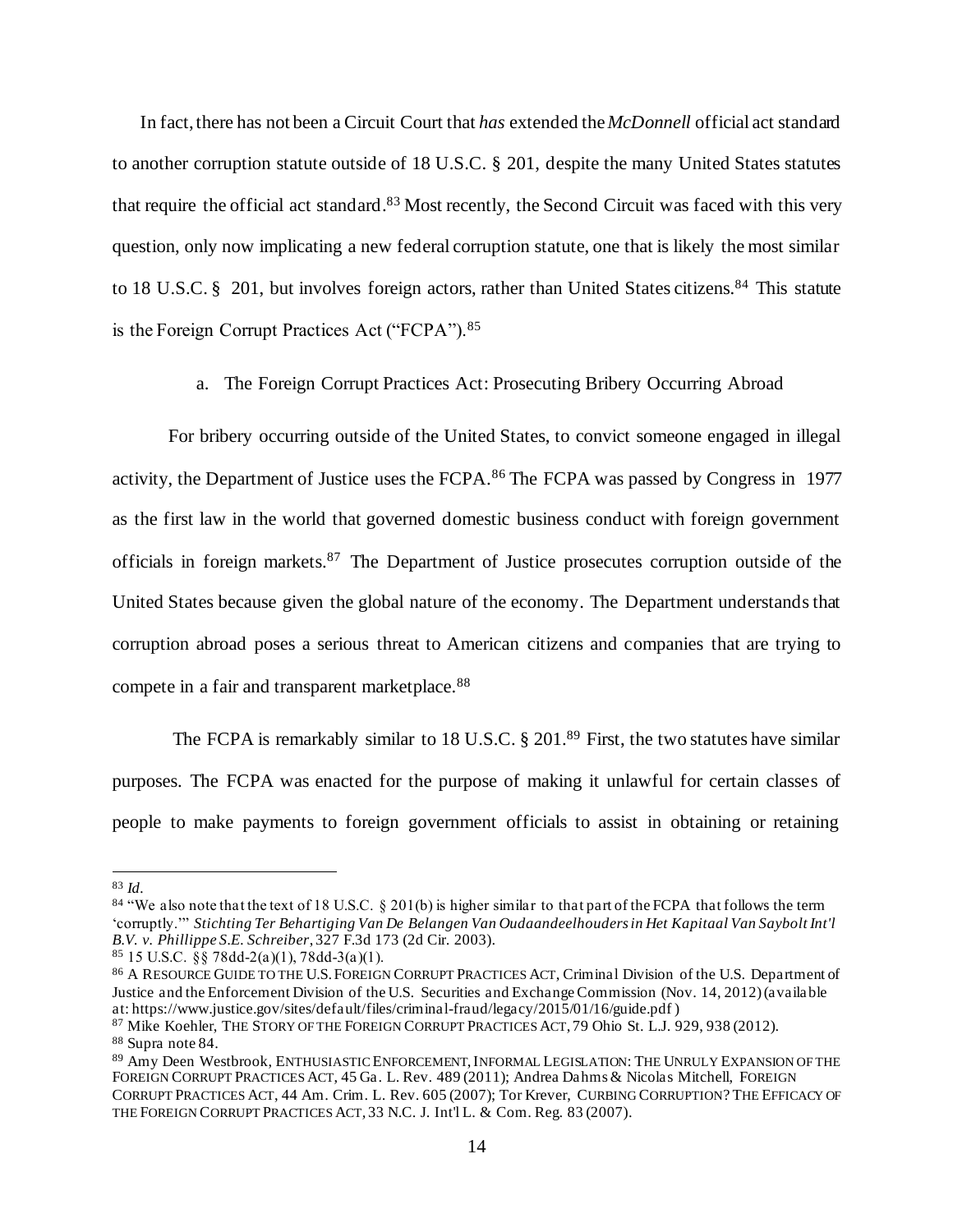business.<sup>90</sup> Like 18 U.S.C. § 201, the primary objective of the FCPA is to reduce or eliminate illicit bribes made by U.S. citizens to foreign officials in order to induce unlawful action.<sup>91</sup> Next, the FCPA is also similar to 18 U.S.C. § 201 because the anti-bribery provisions of the FCPA prohibit individuals from offering or making corrupt payments to foreign government officials for the purpose of influencing the official in his or her official duties or securing an improper advantage in order to obtain or retain business.<sup>92</sup> This language is remarkably similar to that of 18 U.S.C. § 201, which prohibits almost identical behavior towards United States public officials.

Specifically, The FCPA makes it a crime to corruptly give a foreign official anything of value for the purposes of: 1) influencing any act or decision of such foreign official in his official capacity; 2) inducing such foreign official to do or omit to do any act in violation of the lawful duty of such official; 3) securing any improper advantage or inducing such foreign official to use his influence with a foreign government or instrumentality thereof to affect or influence any act or decision of such government or instrumentality.<sup>93</sup> The FCPA requires each of these quos to serve a particular purpose, meaning they assist the giver in "obtaining," "retaining," or "directing" business.<sup>94</sup>

For the purposes of this comment, it is important to note the business purpose test portion of the FCPA. The business purpose test states that the FCPA applies to payments intended to induce or influence a foreign official to use his position to assist in obtaining or retaining business for or with, or directing any business to, any person.<sup>95</sup> This provision is broadly interpreted to

<sup>90</sup> Dahms & Mitchell supra note 87.

<sup>91</sup> Dahms & Mitchell supra note 87.

<sup>92</sup> Andrea Dahms & Nicolas Mitchell, Foreign Corrupt Practices Act, 44 Am. Crim. L. Rev. 605 (2007); Tor Krever, Curbing Corruption? The Efficacy of the Foreign Corrupt Practices Act, 33 N.C. J. Int'l L. & Com. Reg. 83 (2007); <sup>93</sup> 15 U.S.C. §§ 78dd‐2(a)(1), 78dd‐3(a)(1).

<sup>94</sup> *Id.*

<sup>95</sup> The United States Department of Justice Criminal Resources Manual, BRIBERY OF PUBLIC OFFICIALS (available at: https://www.justice.gov/jm/criminal-resource-manual-2041-bribery-public-officials ); see also United States v. Kay 513 F.3d 432 (5th Cir. 2007)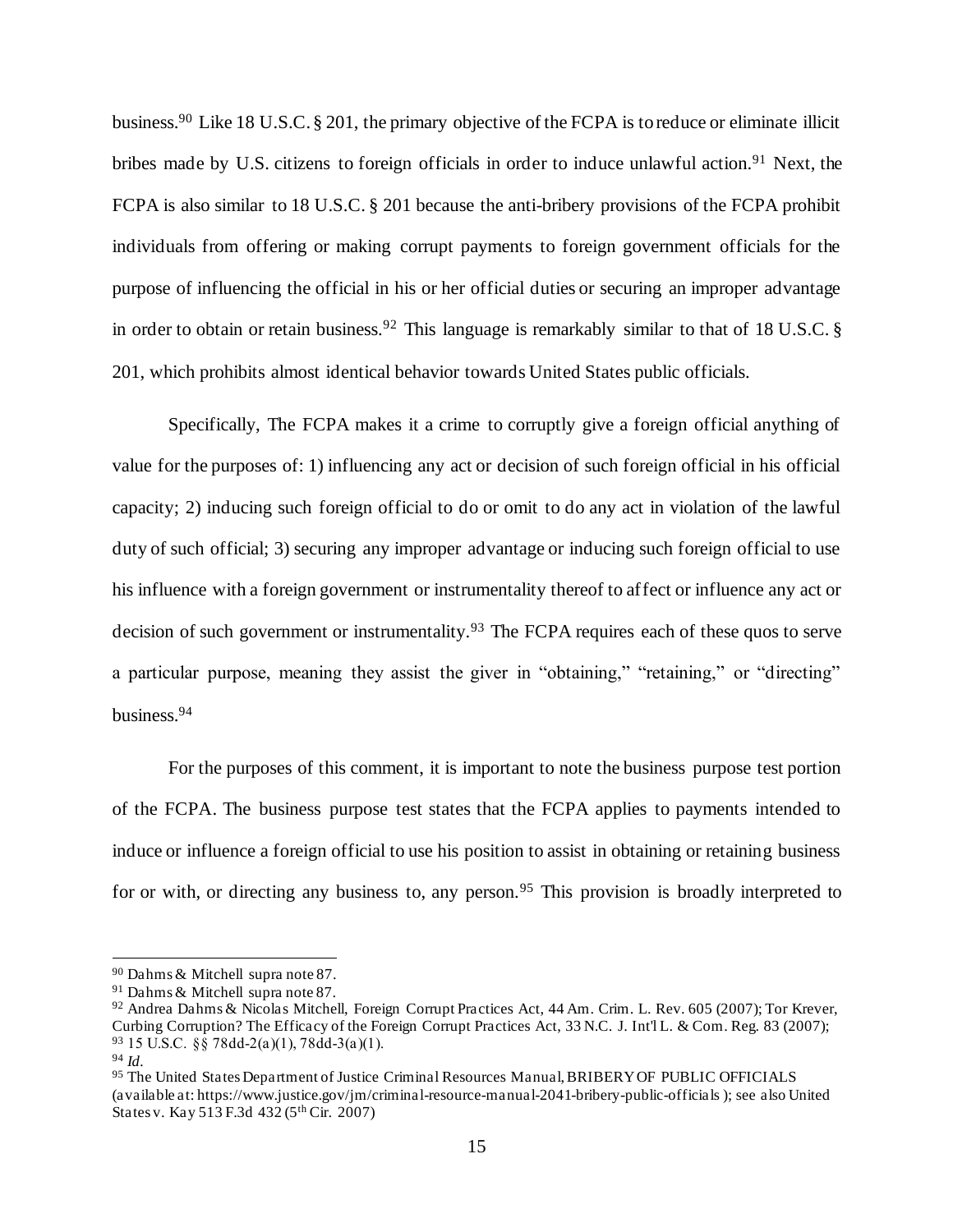include: (a) winning a contract; (b) influencing the procurement process; (c) circumventing the rules for importation of products; (d) gaining access to non-public bid tender information; (e) evading taxes or penalties; (f) influencing the adjudication of lawsuits or enforcement actions;  $(g)$ obtaining exceptions to regulation; and (h) avoiding contract termination.<sup>96</sup> For example bribe payments made to secure favorable tax treatment to reduce or eliminate customs duties, to obtain government action to prevent competitors from entering a market, or to circumvent a licensing or permit requirement, all satisfy the business purpose test.<sup>97</sup>

In 2004, the U.S. Court of Appeals for the Fifth Circuit addressed the business purpose test in *United States v. Kay*. <sup>98</sup> In *Kay*, the court held that bribes paid to obtain favorable tax treatment – which reduced a company's customs duties and sales taxes on imports could constitute payments made to obtain or retain business within the meaning of the FCPA.<sup>99</sup> As stated, the congressional target of the FCPA was to eliminate bribery that was paid to improve the business opportunities of the payor or his beneficiary. But, like the federal corruption statutes in the United States, some view bribes as a necessary expense to succeed in a foreign country's environment, thus criticizing the business purpose test explained in *Kay*. These critics argue that the FCPA should not cover such bribes and the scope of the business purpose test should be construed narrowly if Americans want to actively compete in another country.  $100$ 

<sup>96</sup> Supra note 93.

<sup>&</sup>lt;sup>97</sup> Supra note 93.

<sup>98</sup> *United States v. Kay*, 359 F.3d 738 (5th Cir. 2004)

<sup>99</sup> *Id*. at 741.

<sup>100</sup> Bribes are a "way of life" in developing countries. See, e.g., James Surowiecki, *Invisible Hand, Greased Palm*, THE NEW YORKER, May 14, 2012, available at http://www.newyorker.com/talk/financial/2012/05/14/120514ta - talk--surowiecki ("[F]ear of potential prosecution effectively raises the cost of doing business in high -corruption countries" and makes it difficult to enter a country's market.).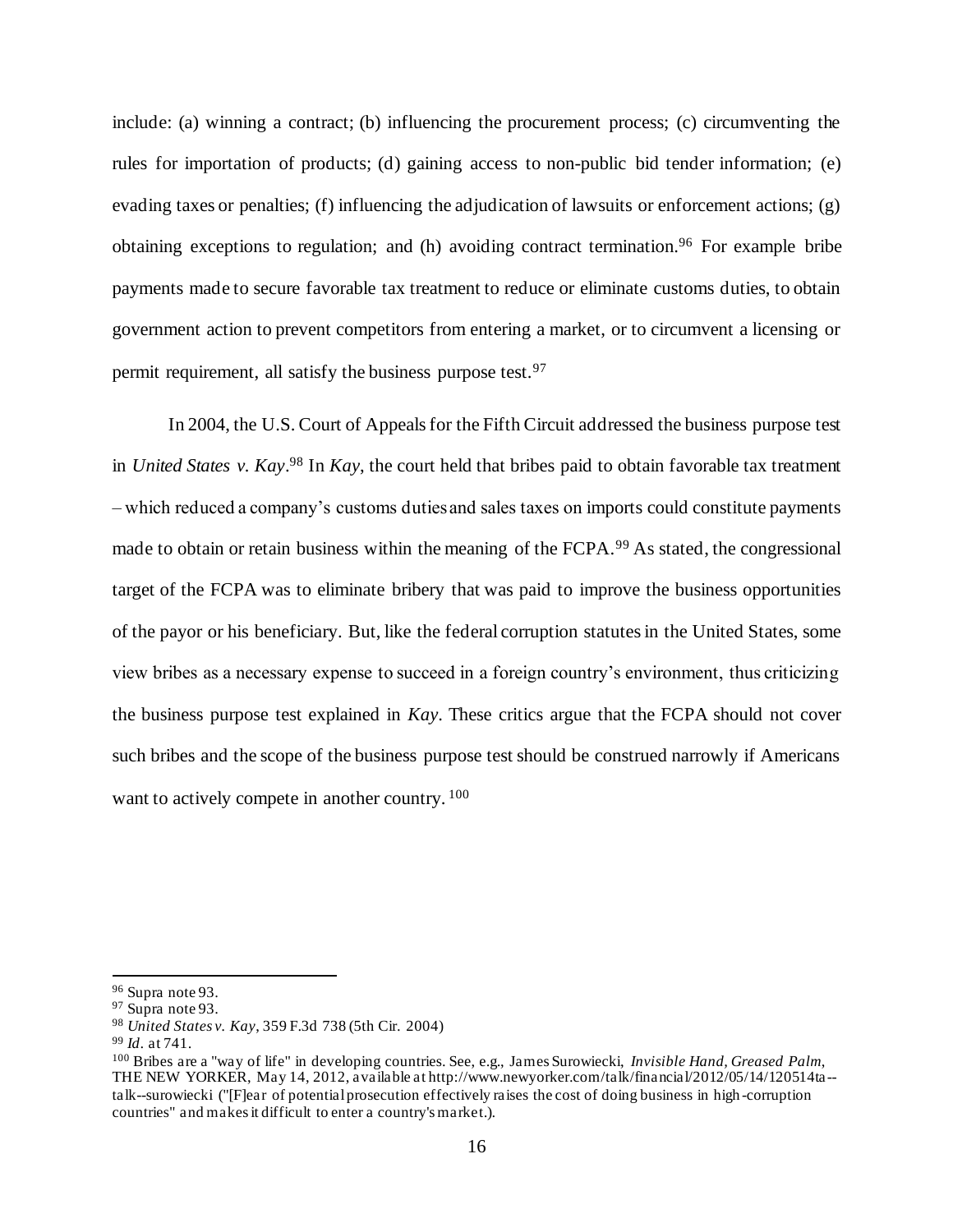Despite these criticisms, enforcement of FCPA violations has been at an all-time high.<sup>101</sup> The FCPA now occupies center stage in the federal government's war on white-collar crime.<sup>102</sup> In fact, the Department of Justice has increased the number of its FCPA investigations sevenfold during the last three years.<sup>103</sup> That, experts believe, is just the beginning.<sup>104</sup> The DOJ has publicly announced its intention to vigorously enforce the FCPA and has hired an army of new prosecutors to handle only these types of cases.<sup>105</sup> Businesses are mindful of this shift in prosecutorial behavior towards FCPA violations and have tightened their own internal anticorruption policies in response.<sup>106</sup>

While FCPA enforcement is at an all-time high, *McDonnell* has made it more difficult than ever to prosecute politicians who are engaged in corrupt practices in our own country. This dichotomy thus begs the question, will the new vigor in prosecuting FCPA violations be quelled by *McDonnell*'s high bar of the official act standard? The Second Circuit was the first court to answer this question in *Seng v. United States*. 107

b. *Seng v. United States*: Narrowing the *McDonnell* standard

<sup>101</sup> Andrea Dahms & Nicolas Mitchell, FOREIGN CORRUPT PRACTICES ACT, 44 Am. Crim. L. Rev. 605 (2007); Tor Krever, Curbing Corruption? The Efficacy of the Foreign Corrupt Practices Act, 33 N.C. J. Int'l L. & Com. Reg. 83 (2007)

<sup>102</sup> *2nd Circ.'s Seminal Rejection of FCPA Conviction Challenge*, Law360 Expert Analysis (August 28, 2019). <sup>103</sup> Justin F. Marceau, A Little Less Conversation, A Little More Action: Evaluating and Forecasting the Trend of More Frequent and Severe Prosecutions Under the Foreign Corrupt Practices Act, 12 Fordham J. Corp. & Fin. L. 285 (2007);

<sup>104</sup> Michael Bixby, THE LION AWAKENS: THE FOREIGN CORRUPT PRACTICES ACT – 1955 TO 2010, 12 San Siego Int'l L.J. 89 (2010)

<sup>&</sup>lt;sup>105</sup> In an October 2006 speech to the American Bar Association's FCPA Institute, Alice Fisher, then head of the DOJ's Criminal Division, announced an expanded doctrine of FCPA enforcement to "root out global corruption." She was quoted as saying "I want to send a clear message today that if a foreign company trades on U.S. exchanges and benefits from U.S. capital markets, it is subject to our laws." Alice Fisher, Assistant Attorney General, speech to the American Bar Association's Foreign Corrupt Practices Act Institute (Oct. 16, 2006) available at www.justice.gov/criminal/fraud/pr/speech/2006/10-16-06AAGFCPASpeech.pdf.

<sup>106</sup> 2 nd Circ.'s Seminal Rejection of FCPA Conviction Challenge

<sup>107</sup> United States v. Seng, 934 F.3d 110, 117 (2d Cir. 2019).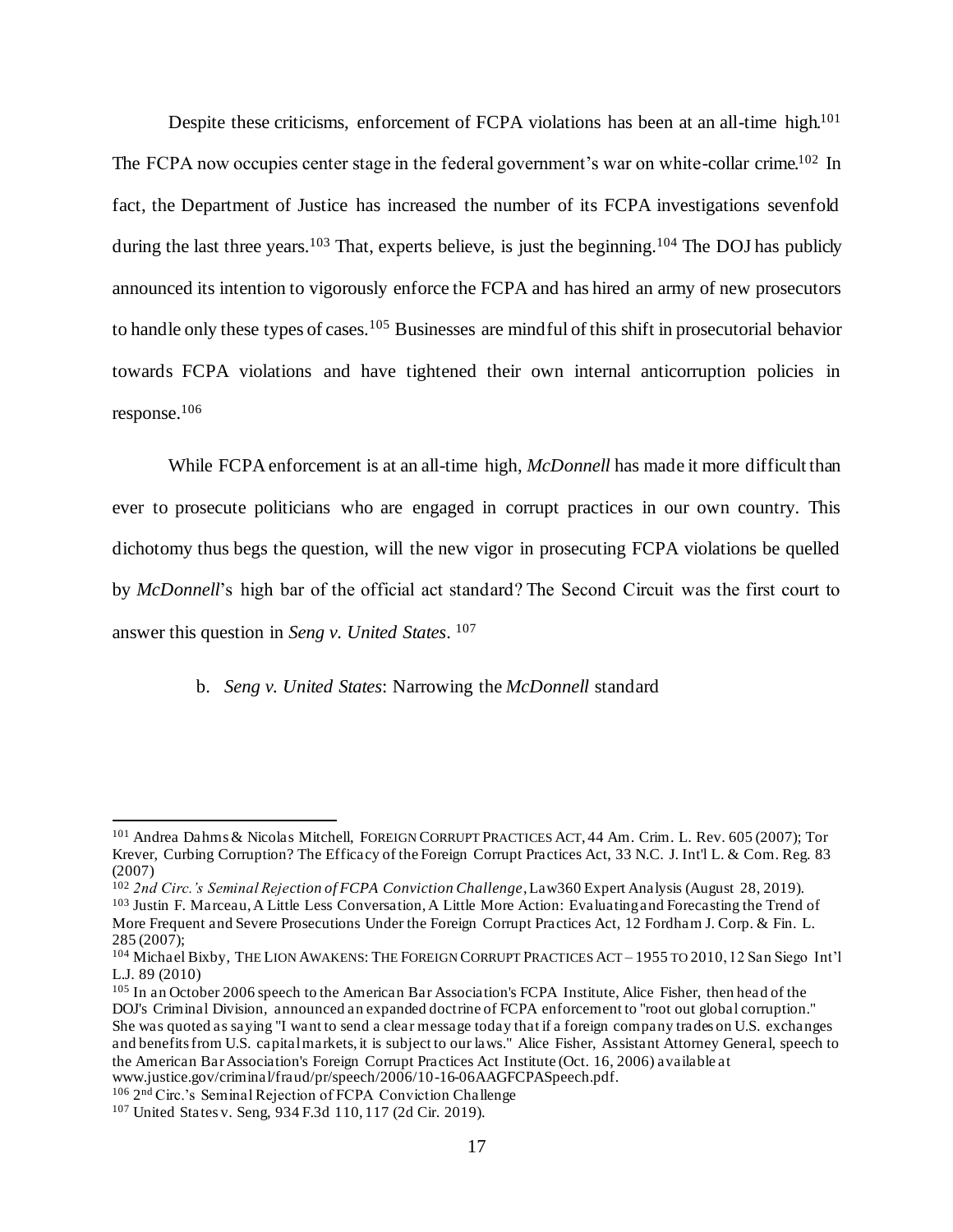The Second Circuit recently interpreted the *McDonnell* official act standard to determine if it extended to the official act needed in FCPA prosecutions. In *United States of America v. NG Lap Seng* the government alleged that the defendant ("Seng") paid two United Nations officials as part of a scheme to have the U.N. designate his real estate complex as the permanent site for its annual convention.<sup>108</sup> Specifically, Seng, a Chinese national, sought to develop his already extensive real estate portfolio into a multi-billion-dollar complex that would include hotels, luxury apartment buildings and a world-class convention center.<sup>109</sup>

Seng understood an annual U.N. conference would have broad attendance throughout both the private and public sectors and if he hosted this conference at his convention center it would enhance the use and value of the real estate in his new complex.  $110$  Thus, Seng engaged in a sustained effort over five years to bribe two U.N. officials: Francis Lorenzo, a U.S. Citizen serving as the Dominican Republic's Deputy Ambassador to the U.N. and, John Ashe, who, for the time during the bribery scheme, was serving as the President of the U.N.'s General Assembly.<sup>111</sup> The bribing began when Seng and Lorenzo met in March 2009. Soon after meeting, Seng named Lorenzo President of South-South News, a media organization he owned.<sup>112</sup> Lorenzo would be paid \$20,000 a month to serve as President of South-South News.<sup>113</sup> Lorenzo testified at Seng's trial that he understood a portion of his salary, as well as many other payments from Seng, were bribes to secure a commitment for the UN's use of Seng's new convention center.<sup>114</sup> In short,

<sup>108</sup> *United States v. Seng*, 934 F.3d 110, 117 (2d Cir. 2019).

<sup>109</sup> *Id.*

<sup>110</sup> *Id.*

<sup>111</sup> The President of the General Assembly is the second-ranking position within the U.N. *Id.*

<sup>112</sup> *Id.*

<sup>113</sup> *Id.*

<sup>114</sup> *United States v. Seng,* 934 F.3d at 118.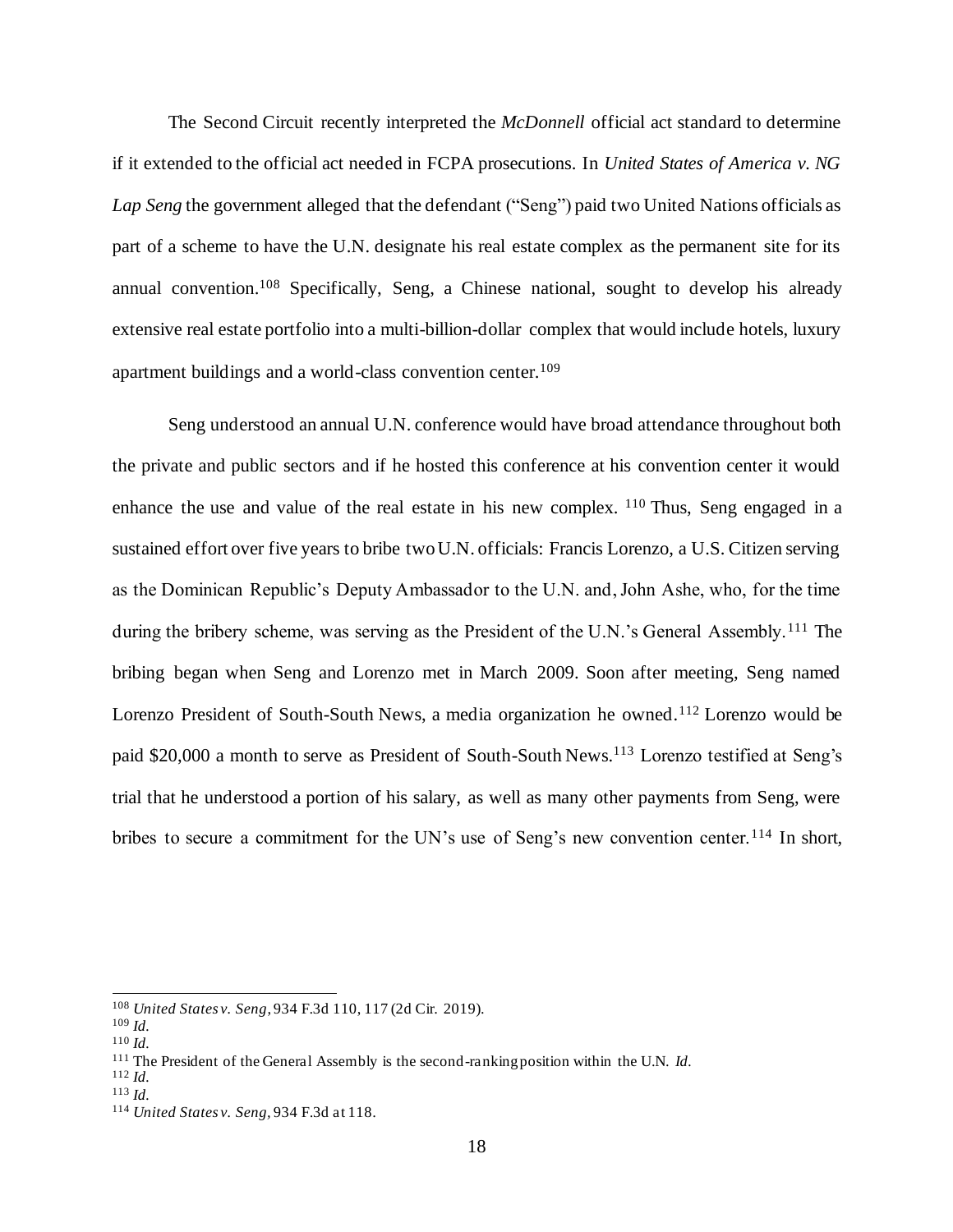Lorenzo understood that Mr. Seng was paying him in order to procure an official document from the United Nations which stated that the convention would be held at his convention center.<sup>115</sup>

To prove their case before a Southern District of New York jury, the prosecution argued that the *quid pro quo* elements of a Foreign Corrupt Practices violation are not limited to official acts, as construed by the Supreme Court in *McDonnell*. <sup>116</sup> The government argued that in order to be guilty of bribery, the U.N. Officials did not need to commit an official act as explained in *McDonnell*.<sup>117</sup> In fact, all the District Court said the government needed to prove was that Seng influenced or intended to influence these foreign officials, a standard similar to that of the pre-*McDonnell* era.

Once the District Court made clear that the government did not need to prove Seng engaged in bribery that led to an official act as under *McDonnell* the government put on a five-week trial producing evidence to show that Seng did indeed violate the FCPA.<sup>118</sup> The jury convicted Seng of, among other things, paying and conspiring to pay bribes and gratuities in violation of the FCPA.<sup>119</sup> On appeal, Seng argued that FCPA bribery required proof of an official act to satisfy the *McDonnell* standard.<sup>120</sup> Seng argued that his jury instructions regarding the FCPA conviction should have included the official act language described by the Court in *McDonnell*. 121

The Second Circuit declined to extend McDonnell's "official act" requirement under Section 201 to the FCPA.<sup>122</sup> The court explained that while every bribery statute requires a quid *pro quo*, Congress intentionally defined the particular *quids* and *quos* differently for each bribery

<sup>115</sup> Trial Tr. At 652; 671.

<sup>116</sup> *United States v. Ng Lap Seng*, 2018 U.S. Dist. LEXIS 83441 (S.D.N.Y. May 9, 2018).

<sup>117</sup> *Id.*

<sup>118</sup> *Id*.

<sup>119</sup> *Id.*

<sup>121</sup> *United States v. Seng*, 934 F.3d 110, 117 (2d Cir. 2019).

<sup>122</sup> *Sen*g, 934 F.3d at 120.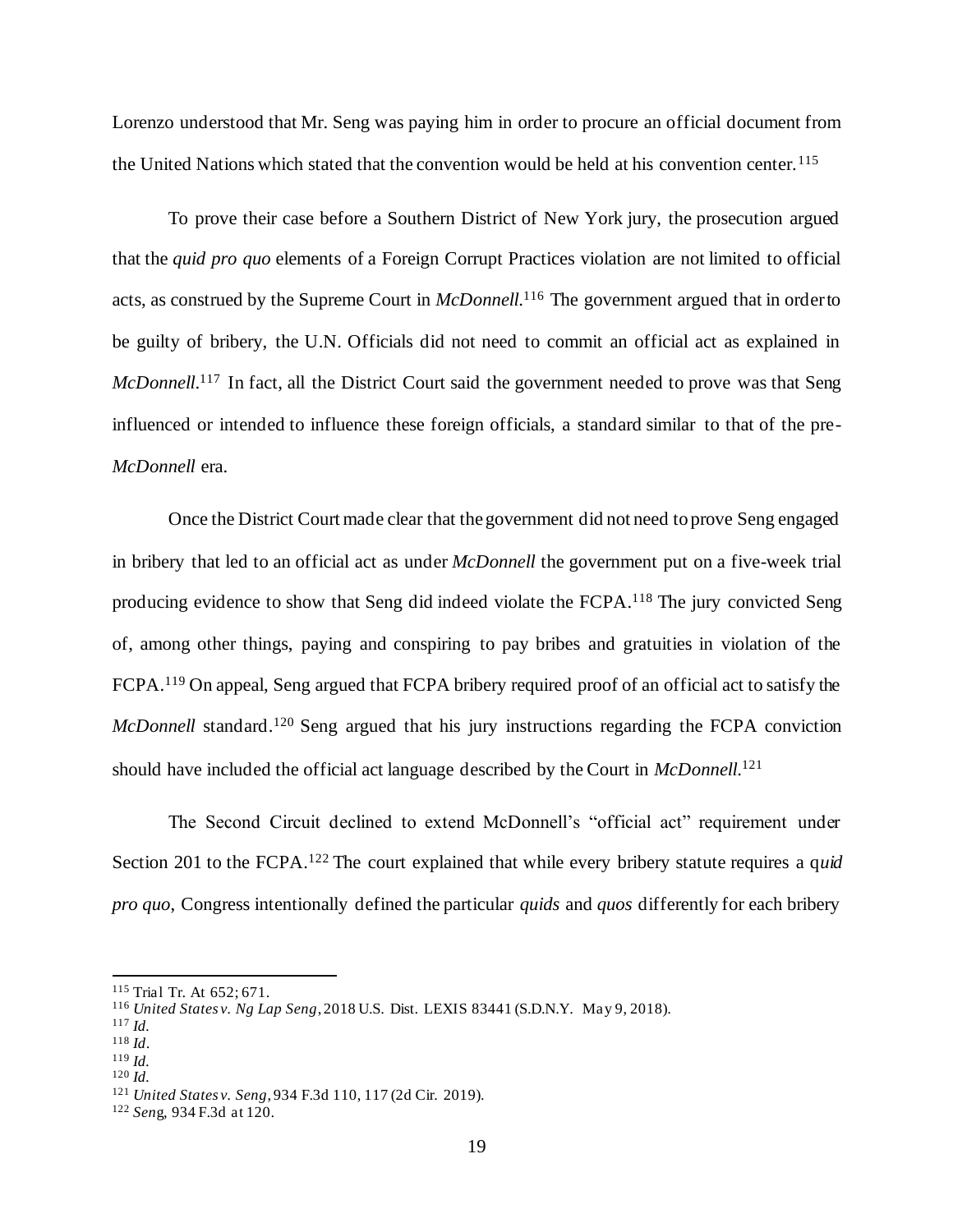statute. Congress defined the *quids* and *quos* under the FCPA differently than they did under 18 U.S.C. 201.<sup>123</sup> The court determined that it did not need to supplement those Congressionally codified quos by adding the official act requirement proscribed by *McDonnell*. <sup>124</sup> In coming to this decision, the Seng court followed the precedent in *United States v. Boyland*. <sup>125</sup> Similar to the case at hand, in *Boyland*, the Court held that the *McDonnell* standard did not apply to another corruption statute because this statute was "more expansive than  $\S 201$ ."<sup>126</sup>

With the *Boyland* principle established, the Second Circuit in *Seng* continued along a similar statutory construction argument and held that the FCPA also does not require an official act to be proven under the *McDonnell* standard.<sup>127</sup> As mentioned, in the FCPA the Second Circuit found that Congress identifies four specified quos that it wanted criminalized under the FCPA.<sup>128</sup> The first FCPA *quo* references an "act or decision" of a "foreign official in his official capacity." <sup>129</sup> The court leaves open the possibility that while this may be understood as an official act, the FCPA does not force official capacity acts or decisions to a definitional list akin to that for official acts in 201(a)(3), as interpreted by *McDonnell.*<sup>130</sup> In 18 U.S.C. § 201, for example, the term "official act" is explicitly defined as a "controversy which may at any time be pending, or which may be by law brought before any public official, in such official's official capacity, or in such official's place of trust or profit."<sup>131</sup> In the FCPA, an official act is only states that one violates the statute when "influencing any act or decision of such foreign official in his official capacity."<sup>132</sup>

<sup>123</sup> *Id.*

<sup>124</sup> *Id.*

<sup>125</sup> *United States v. Boyland*, 862 F.3d 279, 291 (2d Cir. 2017).

<sup>126</sup> *Id.*

<sup>127</sup> Seng at 118.

<sup>128</sup> *Id.*

<sup>129</sup> Gregory A Brower, Thomas Krysa, *Element of FCPA's Anti-Bribery Provision,* WASHINGTON LEGAL FOUNDATION LEGAL PULSE (Aug. 19, 2019) https://www.wlf.org/2019/08/19/wlf-legal-pulse/second-circuitclarifies-quo-element-of-fcpas-anti-bribery-provision/  $130$  *Id.* 

<sup>131</sup> 18 U.S.C. § 201 (a)(3)

<sup>132</sup> 15 U.S. Code § 78dd–1(a)(1)(A).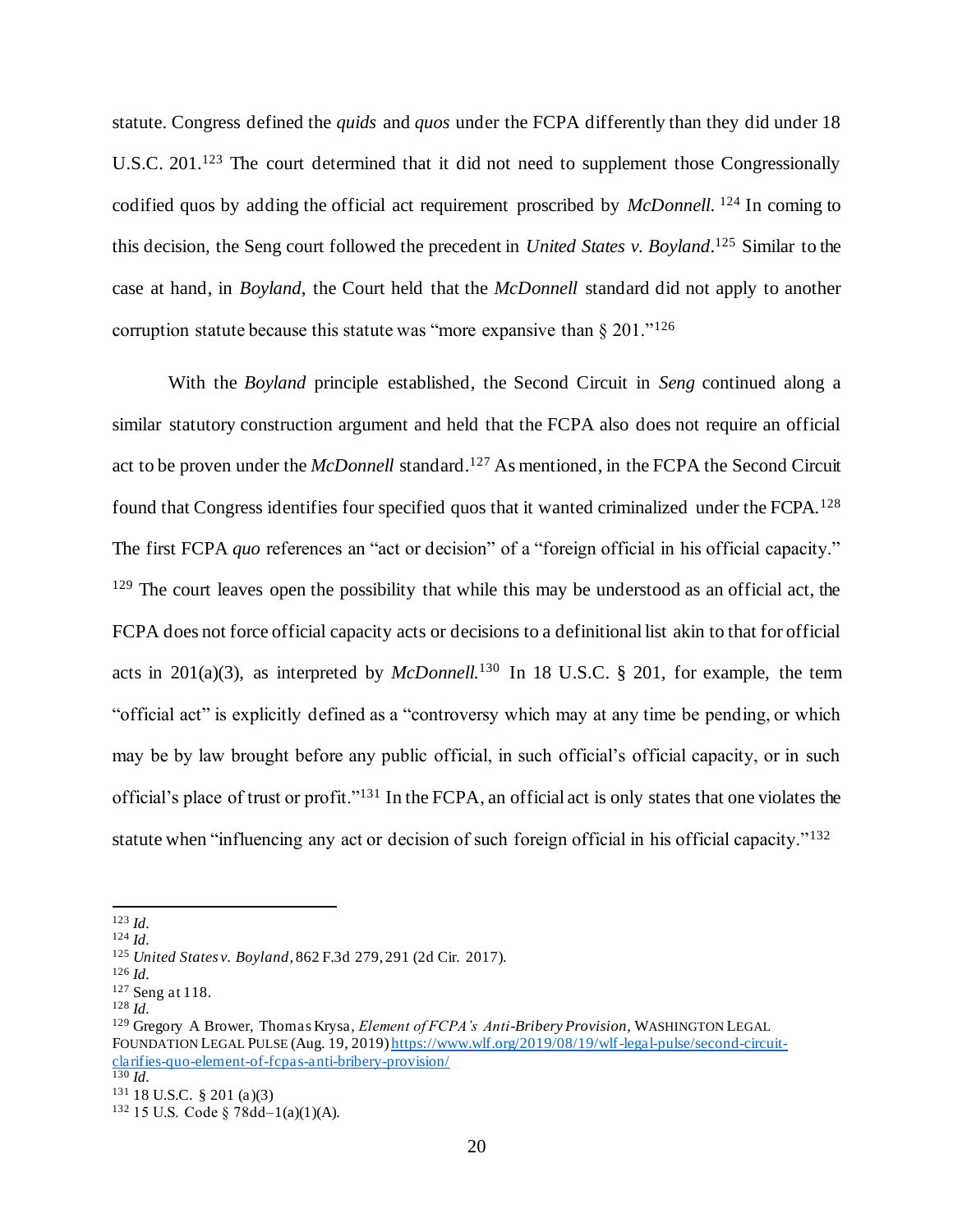Under *Seng*, the court determined that as long as the government has evidence that a party intended to influence an act or decision of a public official, or to secure an improper advantage for the party's company, the Second Circuit determined the prosecution can move forward. There is no need to prove that the bribee committed an official act, as in *McDonnell*. <sup>133</sup> The implications of *Seng* are important. This ruling signals that the government will likely continue to aggressively pursue FCPA prosecutions, even without evidence that the parties' conduct influenced official action. 134

### V. ARGUMENT: THE GAP

It is unsurprising that the defendant in *Seng* argued the more rigid, heightened standard of *McDonnell* on appeal, as it seems likely that under the official act standard, Seng would not be convicted.<sup>135</sup> As mentioned, *McDonnell*'s two-part test requires that the matter before the public official be a "question, matter, cause, suit, proceeding or controversy."<sup>136</sup> Merely hosting an event, meeting with other officials or speaking with interested parties is not an official act.<sup>137</sup> In *Seng*, the official act standard would likely not convict Seng, as the U.N. officials' actions were not "official enough" to meet the heightened standard.<sup>138</sup> The officials merely expressed strong public support for Seng and set up several meetings for him to move his process forward. All of these activities the Court in *McDonnell* held did not constitute an official act.<sup>139</sup>

- <sup>135</sup> *United States v. NG Lap Seng*, APPELLANT'S BRIEF, 2018 WL 4830223.
- <sup>136</sup> *McDonnell*, 136 S. Ct. at 2369.

<sup>133</sup> Michael Volkov, *Second Circuit Affirms FCPA Conviction of Ng Lap Send and Rejects Application of Supreme Court's McDonnell Decision to FCPA* Volkov LLP (Sept. 3, 2019) https://blog.volkovlaw.com/2019/09/second circuit-affirms-fcpa-conviction-of-ng-lap-seng-and-rejects-application-of-supreme-courts-mcdonnell-decision-tofcpa/

<sup>134</sup> Matthew Sloan & Matthew Tako, *Second Circuit Declines To Extend McDonnell's 'Official Acts' Standard to FCPA Prosecutions* SKADDEN,ARPS LLP (Sept. 27, 2019), (available at:

https://www.jdsupra.com/legalnews/second-circuit-declines-to-extend-97897/)

<sup>137</sup> *Id*.

<sup>138</sup> *United States v. NG Lap Seng*, Appellant's Brief

<sup>139</sup> *Id*.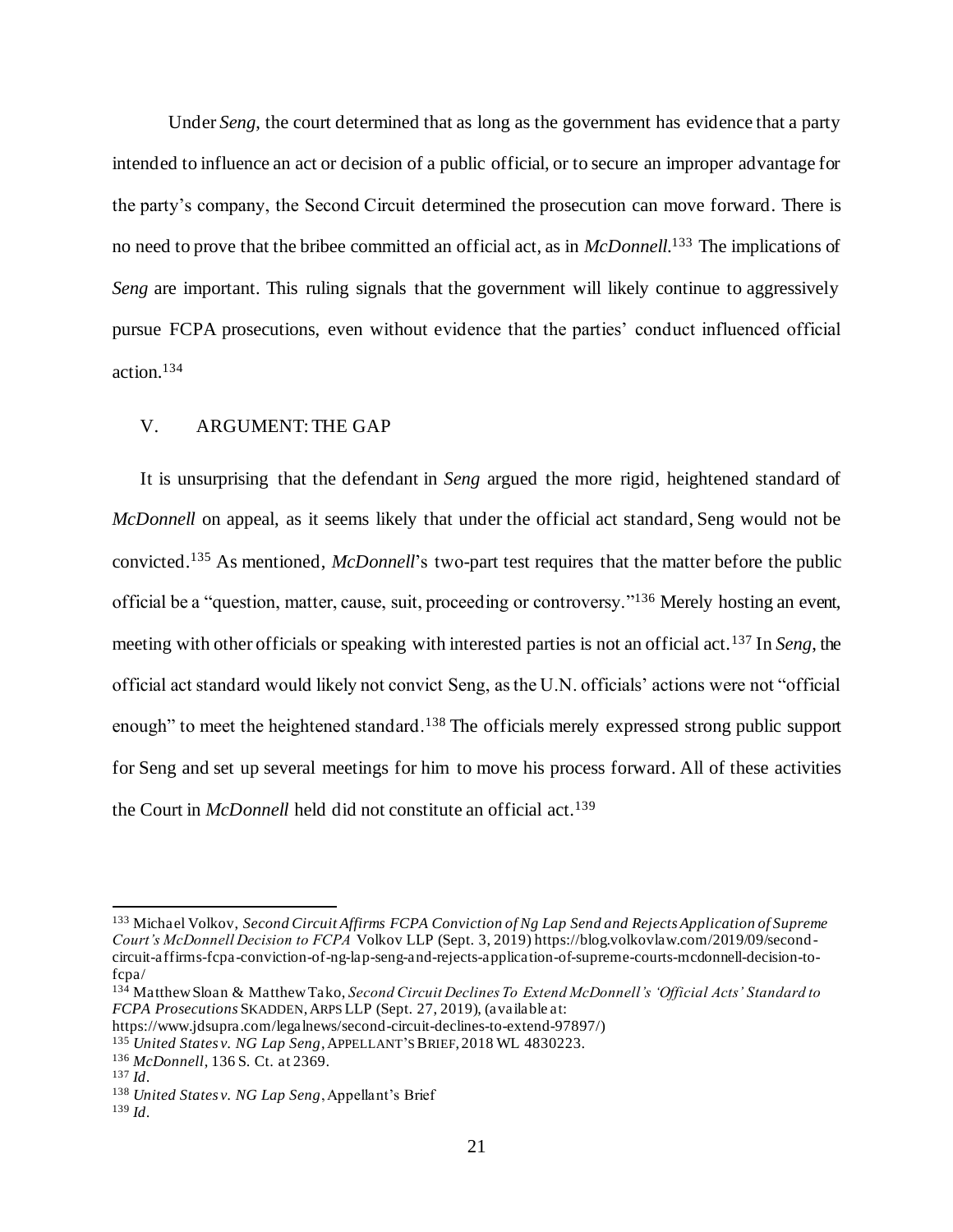So under *McDonnell*, a governor can demand that you pay him to promote a drug company's newest product.<sup>140</sup> But, on the other hand, after *Seng*, under the FCPA it seems that any American who engages in such practices abroad would likely be convicted, if charged.<sup>141</sup> The discrepancy is hard to ignore and seems to be a largely ignored consequence of the heightened *McDonnell*  standard. Therefore, to further prove that this sort of corruption that occurs abroad is legal in our own country, the comment will conclude by exploring actions and real-world examples that are likely to be deemed acceptable under *McDonnell*, while potentially exposing the actors to liability under the FCPA, like the actions stated above in *Seng*.

### a. Methodology

To determine if the FCPA prohibits more conduct abroad than the laws which govern our own politicians, this comment explores a small sampling of cases in which charges were dropped or lessened thanks to the heighted *McDonnell* standard. This comment will address three cases it will use as case studies. In each case, it will analyze only the precise charges that are likely not to fulfil the *McDonnell* official act standard. Only these charges are considered because pre-*McDonnell* these same public officials could have been convicted or changed for their actions. Now, such activities are suddenly deemed acceptable because they do not constitute an official act. Therefore, once those charges are determined, this comment will analyze each unique action, asking if the activity would constitute a crime under the FCPA, if it had involved a foreign official.

Since foreign officials are generally not able to be prosecuted in the United States, <sup>142</sup> for argument's sake this comment will hypothetically place the convicted politician as the foreign

<sup>140</sup> *McDonnell,* 136 S. Ct. at 2370.

<sup>141</sup> Bixby supra note 102.

<sup>142</sup> AD HOC COMMITTEE ON FOREIGN PAYMENTS OF THE ASSOCIATION OF THE BAR OF THE CITY OF NEW YORK, Report on Questionable Foreign payments by Corporations: The Problem and Approaches to a Solution (1977) (recognizing Congress' broad jurisdiction over U.S. citizens abroad and noting that the FCPA would punish those who paid bribes but not the foreign officials who received them).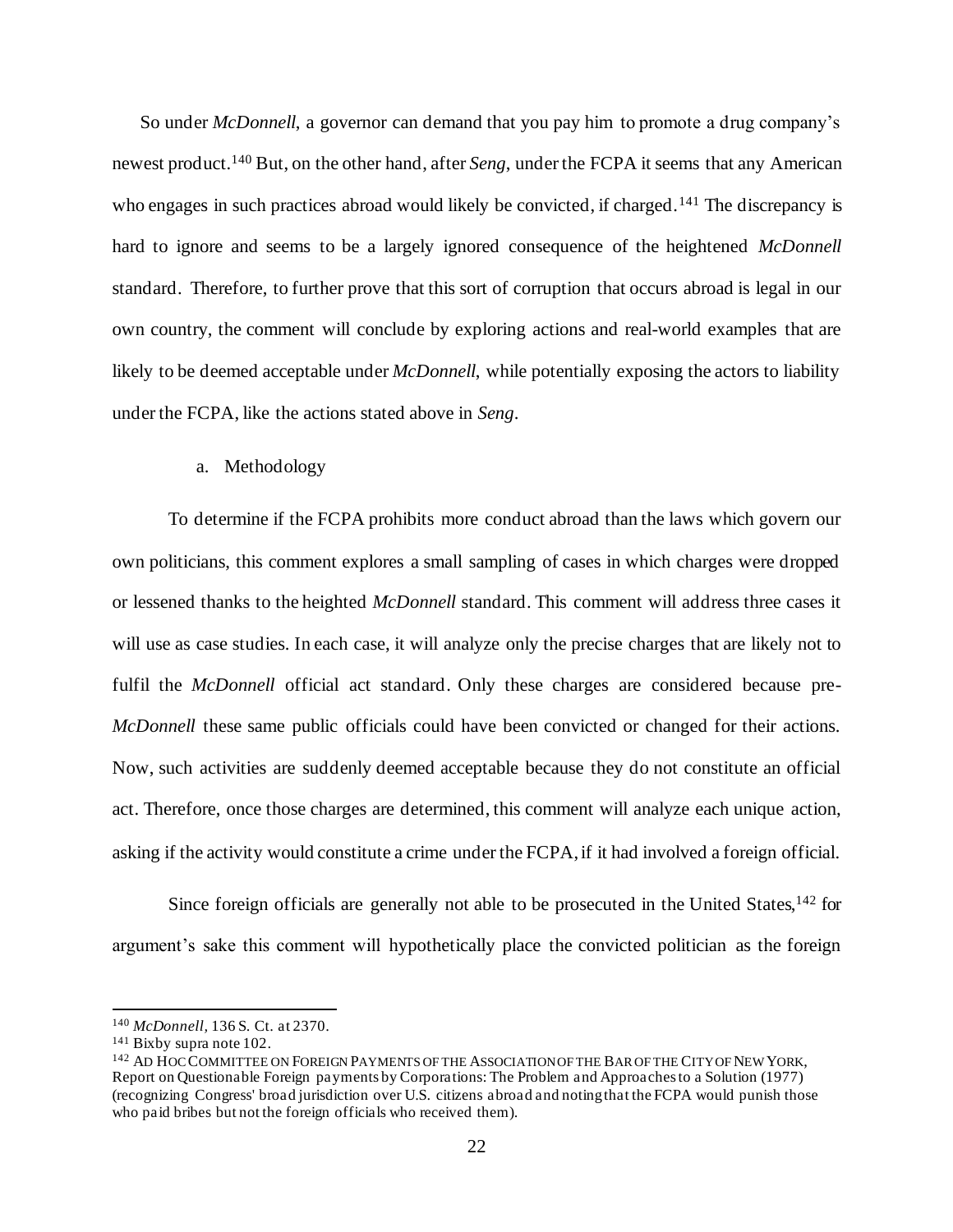official who is receiving bribes. Similarly, the issuer of the bribe would be the American citizen who is attempting to advance his cause abroad. While not perfect, the overall hypothesis remains the same: conduct in the United States that is deemed legal is criminalized for being committed abroad. This section therefore looks to address whether someone could engage in conduct with a politician in the United States, and not get convicted under *McDonnell*, but then engage in the same conduct with a foreign official in another country and be convicted under the FCPA.<sup>143</sup> It seems that the answer is a resounding yes.

> b. Case Study No. 1: Actions Similar to those that Occurred in *McDonnell v. United States*

First, there the activity at issue in *McDonnell*. As discussed previously and in *McDonnell*, Governor McDonnell received approximately \$175,000 in loans, gifts and other benefits from a wealthy Virginia-businessman who was attempting to launch his new business, and wanted the then-Governor to help him.<sup>144</sup> Specifically, Williams, asked McDonnell for help attaining research to show his drug's health benefits.<sup>145</sup> But, Virginia's public universities could only perform the requested testing if they received state grants, which were controlled by McDonnell.<sup>146</sup> So, in exchange for lavish gifts, McDonnell agreed to introduce Williams to Virginia's Secretary of Health and Human Resources. A few months later, McDonnell's wife suggested Williams sit next to her husband at a rally, in which Williams bought her \$20,000 worth of designer clothing as a thank you.<sup>147</sup> Williams then gave the McDonnells \$65,000, in return for which the Governor set up more meetings for Williams to interact with state agencies in hopes that one of these agencies

<sup>&</sup>lt;sup>143</sup> This comment does not consider the FCPA affirmative defenses listed at 15 USCS § 78dd-1(c).

<sup>144</sup> *McDonnell*, 136 S. Ct. at 2365.

<sup>145</sup> *Id*.

<sup>146</sup> *Id* at 2362.

<sup>147</sup> See *Id.*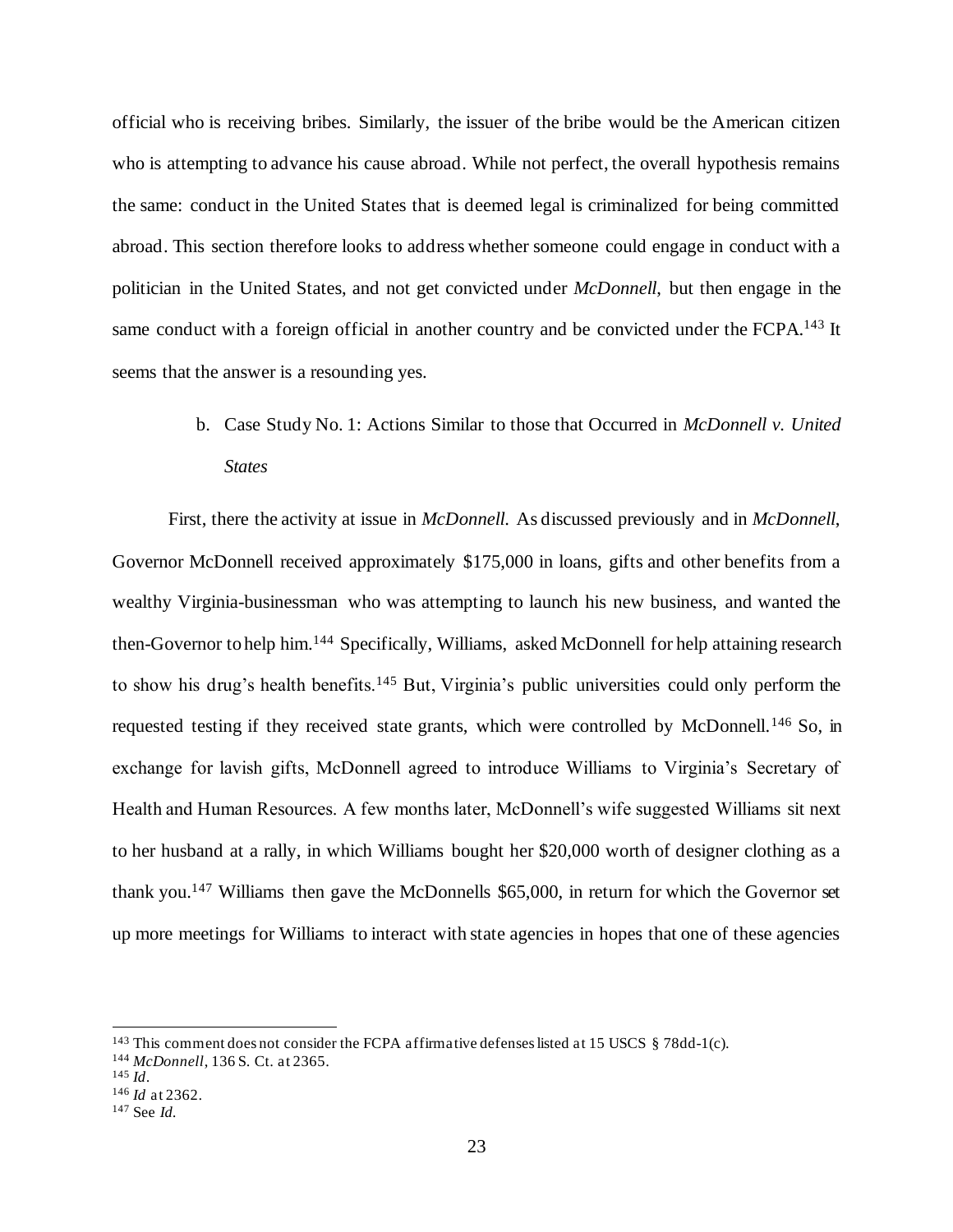would agree to do the research Williams was looking for.<sup>148</sup> At Mrs. McDonnell's suggestion, Williams also purchased the governor a Rolex watch.<sup>149</sup>

Finally, in August 2011, Governor McDonnell held a lunch at the Governor's mansion with university researchers to help launch William's new drug.<sup>150</sup> After this lunch, the McDonnells asked for another \$50,000 loan.<sup>151</sup> Before giving the loan, however, Williams complained about the lack of progress in getting the necessary research. Taking matters into her own hands, Mrs. McDonnell emailed the Governor's counsel to express her husband's desire to "get this thing going" and Governor McDonnell held yet another reception for researchers.<sup>152</sup>

While the Supreme Court's decision suggested these acts might not be prosecutable, similar conduct would very likely raise red flags under the FCPA. Hypothetically, if McDonnell were a foreign actor and Williams were a U.S. citizen, Williams could have been charged with violating the FCPA. Under the FCPA, Williams could have been indicted for paying McDonnell in exchange for trying to get McDonnell to use his status as a politician to help get his company launched.

To prove a violation of the FCPA the government must prove intent.<sup>153</sup> The FCPA's antibribery provisions criminalize the transfer of money or other gifts to foreign officials and political actors with the intent to influence or obtain or retain business.<sup>154</sup> Therefore, to violate the FCPA, a defendant must possess the requisite mens rea, which is satisfied when acts are "knowing[ly],"

<sup>152</sup> *Id.* McDonnell spoke to the researchers about the "scientific validity" of the supplement, "whether or not there was any reason to explore this further," and if it might "be something good for the Commonwealth."

<sup>153</sup> Intent is one of the more difficult elements of an FCPA violation to prove, because proving one's state of mind is often challenging.

<sup>148</sup> *Id*.

<sup>149</sup> *McDonnell,* 136 S. Ct. at 2363.

<sup>150</sup> *Id.*

<sup>151</sup> *Id.*

 $154 \&$  78dd-1(a), 78dd-2(a), 78dd-3(a).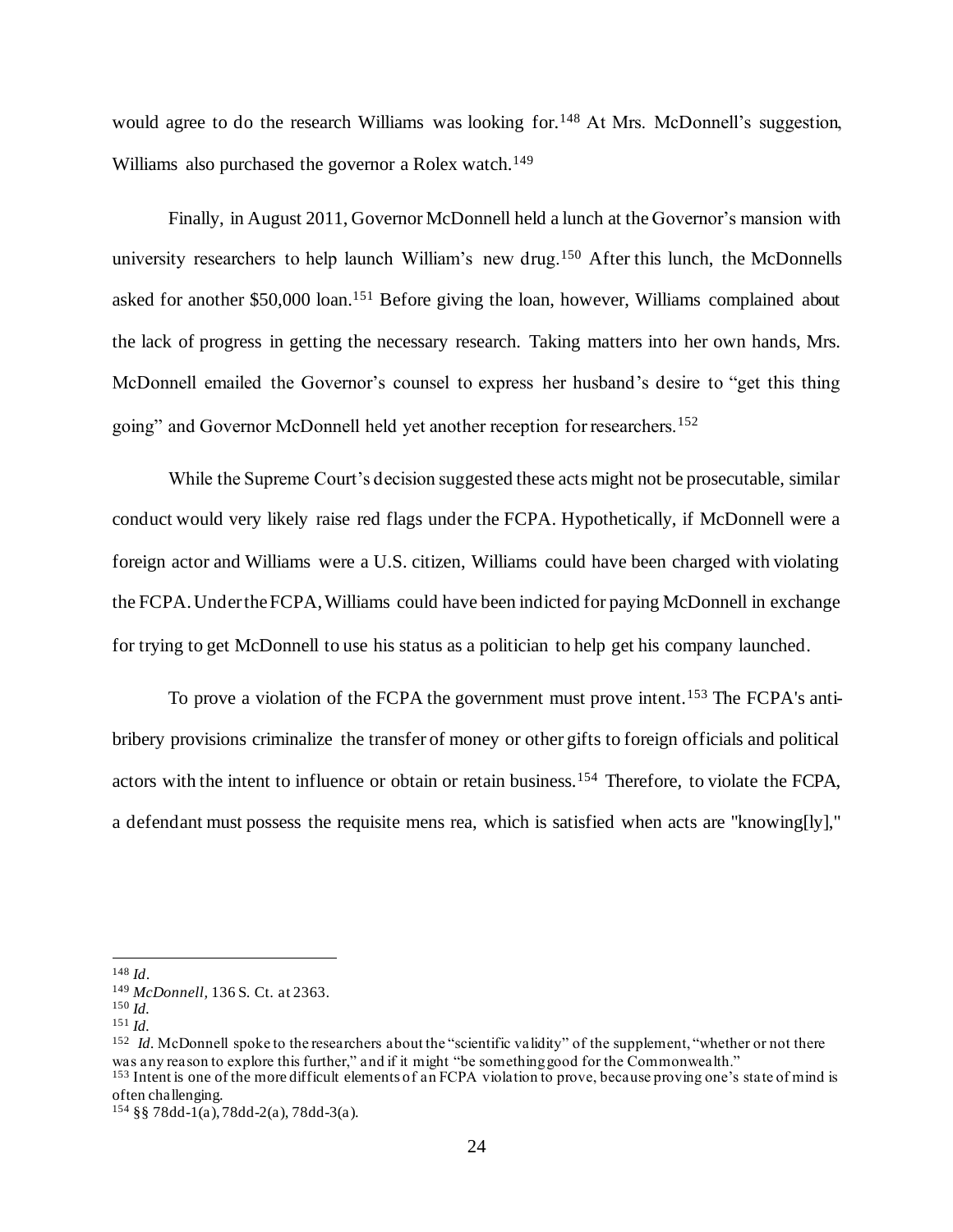"corruptly," or "willfully," committed.<sup>155</sup> The FCPA defines a "knowing" state of mind as one in which the person is aware that he is engaging in illegal conduct, or is aware or has a firm belief that an illegal circumstance or result exists or is "substantially certain to occur."<sup>156</sup> The intent is proven in Williams' trial testimony where he testified that the only reason he showered the first couple of Virginia with gifts was because he believed it would pay dividends to his company Star Scientific.<sup>157</sup>

Additionally, William's conduct would satisfy the other elements of the anti-bribery provisions under the FCPA. As mentioned, the business purpose test states that the FCPA applies to payments intended to induce or influence a foreign official to use his position to assist in obtaining or retaining business for or with, or directing any business to, any person.<sup>158</sup> The payments from Williams were just that, intended to induce or influence McDonnell [in this case, a foreign official] to use his position in order to assist Williams in obtaining or retaining business for or with any person. In this the researchers the governor had access to would the business Williams was looking to gain by bribing the governor. Further proving that Williams could have potentially been indicted for such behavior under the FCPA, the business purpose test is interpreted broadly.

> c. Case Study No. 2: Actions Similar to those in the United States v. Jefferson – "Talking to other officials"

<sup>155</sup> Although the FCPA does not define the term "corruptly," the Senate Report for the statute states that "[t]he word 'corruptly' connotes an evil motive or purpose, an intent to wrongfully influence the recipient." S. REP. NO. 95-114, at 10 (1977); 15 U.S.C § 78dd-1(a), (g)(1) (2012) (for issuers)

<sup>156</sup> 15 U.S.C. § 78dd-1(f)(2)(A) (for issuers)

<sup>&</sup>lt;sup>157</sup> "I expected what had already happened, that he would continue to help me move this product forward in Virginia." IV.JA.2355.

<sup>&</sup>lt;sup>158</sup> The United States Department of Justice Criminal Resources Manual, BRIBERY OF PUBLIC OFFICIALS (available at: https://www.justice.gov/jm/criminal-resource-manual-2041-bribery-public-officials )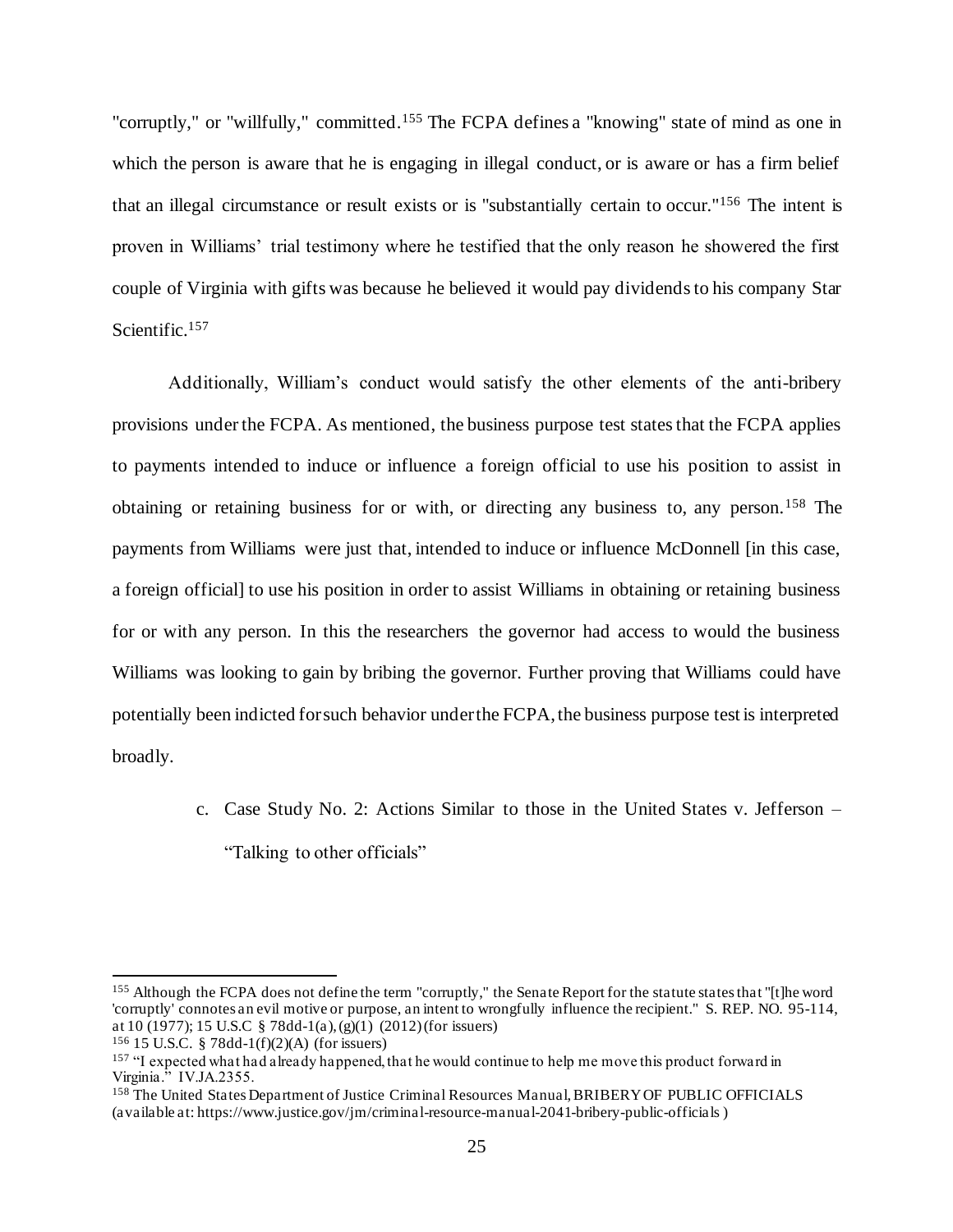Another example of conduct that would likely be deemed acceptable under *McDonnell* but would be potentially criminal under the FCPA are those actions described in *Jefferson v. United States*. <sup>159</sup> William Jefferson was a nine-time Democratic congressman from Louisiana who was convicted on 16 charges related to business dealings in Africa.<sup>160</sup> In *Jefferson*, among other dealings, Jefferson famously hid \$90K in his freezer for the vice president of Nigeria.<sup>161</sup> Jefferson was sentenced to 13 years in prison after a jury convicted him of corruption charges in 2009.<sup>162</sup> However, soon after *McDonnell,* a judge ruled that in light of the Supreme Court's *McDonnell* decision, not all of Jefferson's behavior rose to the level of public corruption defined by the high court.<sup>163</sup> The court in *Jefferson* held that much of the evidence presented at trial did not support a finding that Jefferson engaged in official acts that rose to the level necessary to be convicted under the heightened *McDonnell* standard.<sup>164</sup> In fact, the Court held that his conviction for seven of the counts were erroneous under the new *McDonnell* standard.<sup>165</sup> These dropped convictions, however, are troubling and violate the FCPA had they involved a foreign official rather than a United States Congressman.

For example, in the longest running scheme, the "iGATE Technology scheme", Jefferson solicited money from the President of this technology company in exchange for his promotion of iGATE's technology to the Army and various West African countries.<sup>166</sup> iGATE Technology was a company that was looking to break into the military market, as well as several countries in West

<sup>161</sup> The Associated Press, *Ex-Congressman William Jefferson sentenced to 13 years in freezer cash bribe case in Louisiana*, THE DAILY NEWS (Nov. 13, 2009) https://www.nydailynews.com/news/national/ex-congressmanwilliam-jefferson-sentenced-13-years-freezer-cash-bribe-case-louisiana-article-1.414600 <sup>162</sup> United States v. Jefferson, 289 F. Supp 3d 717 (E.D. Va. 2017)

<sup>163</sup> United States v. Jefferson, 88 F.3d 240 (3d Cir. 1996); Rachel Weiner, *Judge lets former Louisiana congressman William Jefferson out of prison*, Wash. Post (Oct. 5, 2017) https://www.washingtonpost.com/local/publicsafety/judge-lets-former-louisiana-congressman-william-jefferson-out-of-prison/2017/10/05/8b53619e-aa0b-11e7- 850e-2bdd1236be5d\_story.html

<sup>159</sup> *United States v. Jefferson*, 289 F. Supp 3d 717 (E.D. Va. 2017).

<sup>160</sup> *Id* at 721.

<sup>164</sup> *Jefferson*, 88 F. Supp at 721. <sup>165</sup> *Id*.

<sup>166</sup> *Id*. at 722.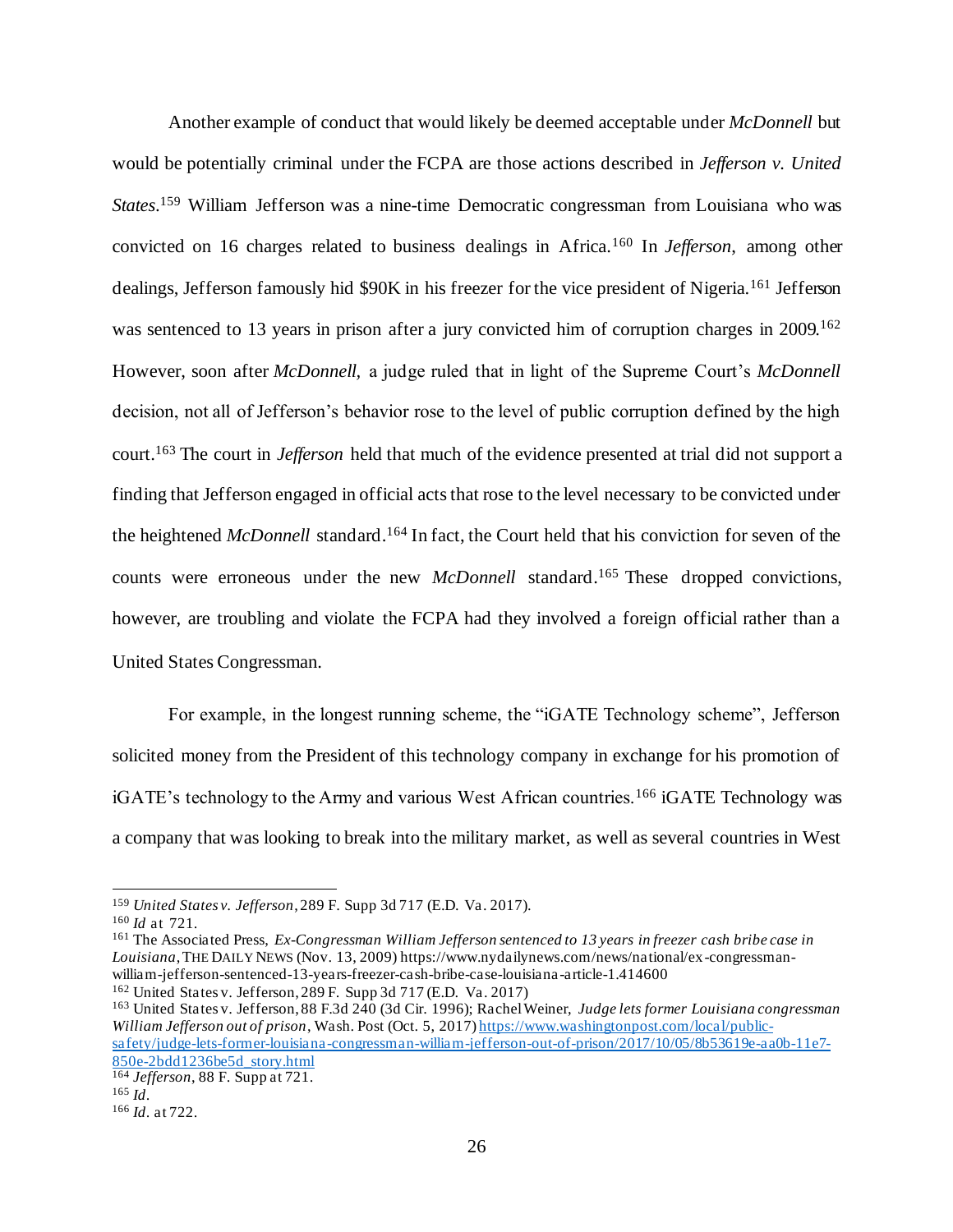Africa. The President of iGATE knew that Jefferson would be exposed to these officials because he was a Congressman. Therefore, the President of iGATE capitalized on this opportunity and decided to pay Jefferson to help him promote his business.<sup>167</sup> First, Jefferson met with several generals at his office to discuss the possible testing of iGATE technology at different military bases.<sup>168</sup> It should be noted that Jefferson arranged this meeting only after the President of iGATE reached out and asked for his assistance because at the time, iGATE was paying Jefferson to use his position to promote the technology.<sup>169</sup> Similarly, Jefferson met with a number of high ranking West African government officials and business people in hopes of promoting this iGATE technology he was being paid to indorse.<sup>170</sup> During all of these meetings, Jefferson made several encouraging statements about iGATE's technology, encouraging the military personnel and West African leaders to purchase it.<sup>171</sup>

But the District Court found that these trips did not constitute official acts.<sup>172</sup> The District Court held that because the government did not prove Jefferson did more to exert pressure on those he was securing the meetings up, no official act was committed. The court stated that "[a]greeing to set up meetings to provide constituents with information and expressing support for a project are not official acts and do not amount to the requisite "pressure" for criminal liability under McDonnell."<sup>173</sup> In addition, the court determined that while the decision to lead a private trade delegation did require Jefferson to disclose his activities to the House Ethics Committee and he did travel in capacity as Congressman, "leading a private trade delegation appears to be closer to

<sup>167</sup> *Id*.

<sup>168</sup> *Id*.

<sup>169</sup> *United States v. Jefferson*, 562 F. Supp 2d 687, 692 (Ed. Va. 2005).

<sup>170</sup> *Id*.

<sup>171</sup> *Id.*

<sup>172</sup> *United States v. Jefferson*, 289 F. Supp. 3d 717, 741 (E.D. Va. 2017).

<sup>173</sup> *Id*.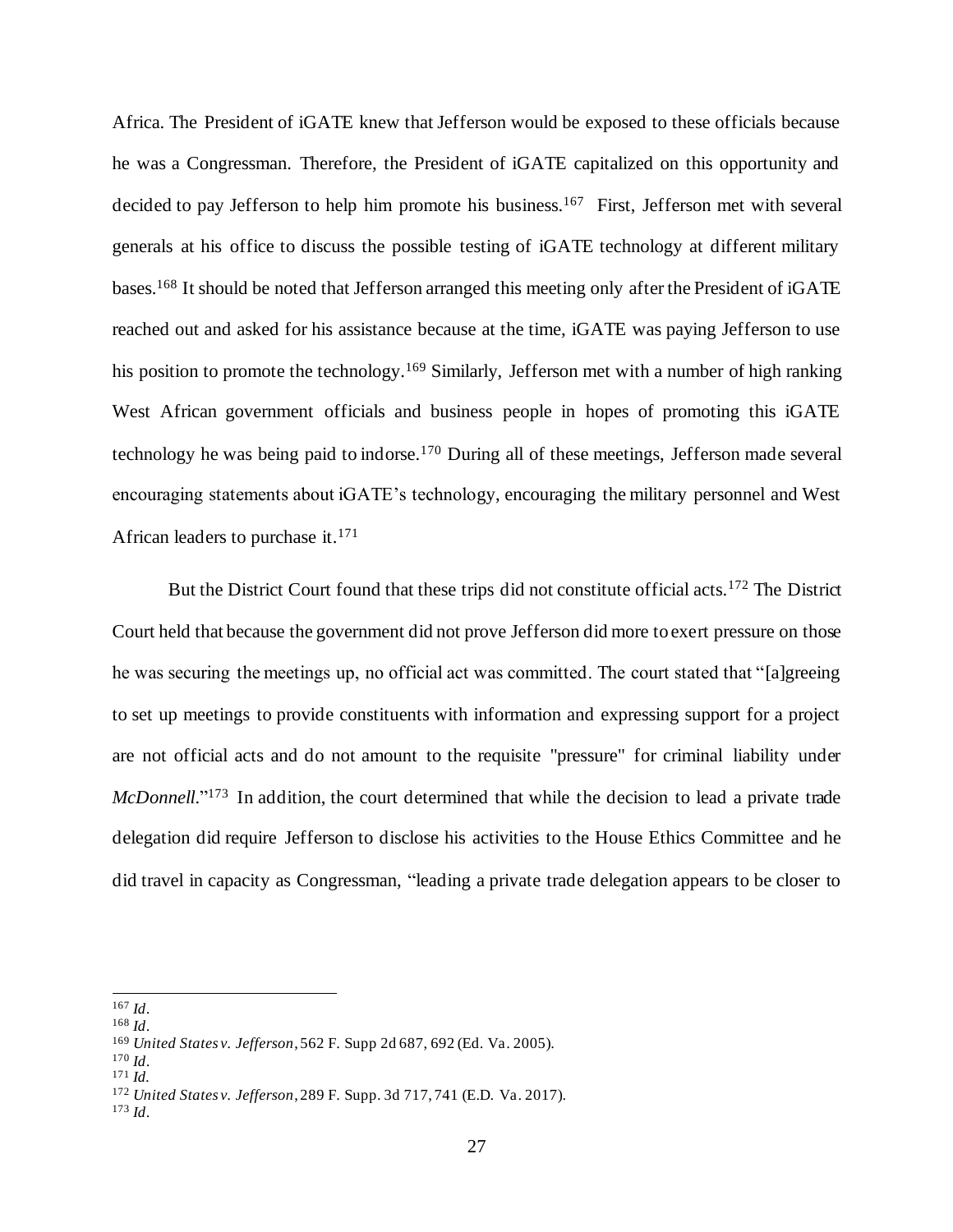holding a dinner at the Governor's mansion as occurred in McDonnell than 'something in the nature of a lawsuit.'"<sup>174</sup>

The District Court made clear that much of what Jefferson was originally accused of did not meet the official act standard proscribed under *McDonnell* yet this very same conduct could violate the FCPA. h

> d. Case Study No. 3: Actions Similar to those in *United States v. Silver* – Setting Up an Event

In 2015, the Government indicted Sheldon Silver on charges of honest services fraud, Hobbs Act extortion and money laundering.<sup>175</sup> In *Silver*, the government accused Silver, who was serving as speaker of the New York Assembly, of trading favors for legal fees.<sup>176</sup> In particular, the Government alleged that Silver abused his public position by engaging in two quid pro quo schemes in which he performed official acts in exchange for bribes and kickbacks.<sup>177</sup> Each scheme had the same premise: in exchange for Silver's actions as speaker he would receive bribes and kickbacks in the form of referral fees from third-party law firms.<sup>178</sup>

In the first scheme, Silver became "of counsel" for a law firm, which maintained an active personal injury practice.<sup>179</sup> Despite not doing any actual legal work, Silver received a salary and any referral fees for any cases he brought into the Firm.<sup>180</sup> Silver asked an acquittance of his, Dr. Robert Taub, to begin referring patients to him for legal representation.<sup>181</sup> Taub was hoping to

<sup>174</sup> *Id* at 738.

<sup>175</sup> *United States v. Silver*, 864 F.3d 102, 105 (2d Cir. 2017).

<sup>176</sup> Speaker of the Assembly was one of the most powerful public officials in the state of New York. *United States v. Silver*, 864 F.3d 102 (2d Cir 2017).

<sup>177</sup> *Id.*

<sup>178</sup> *Id.*

<sup>179</sup> *United States v. Silver*, 117 F. Supp 3d 461 (S.D.N.Y 2015).

<sup>181</sup> *Id* at 463.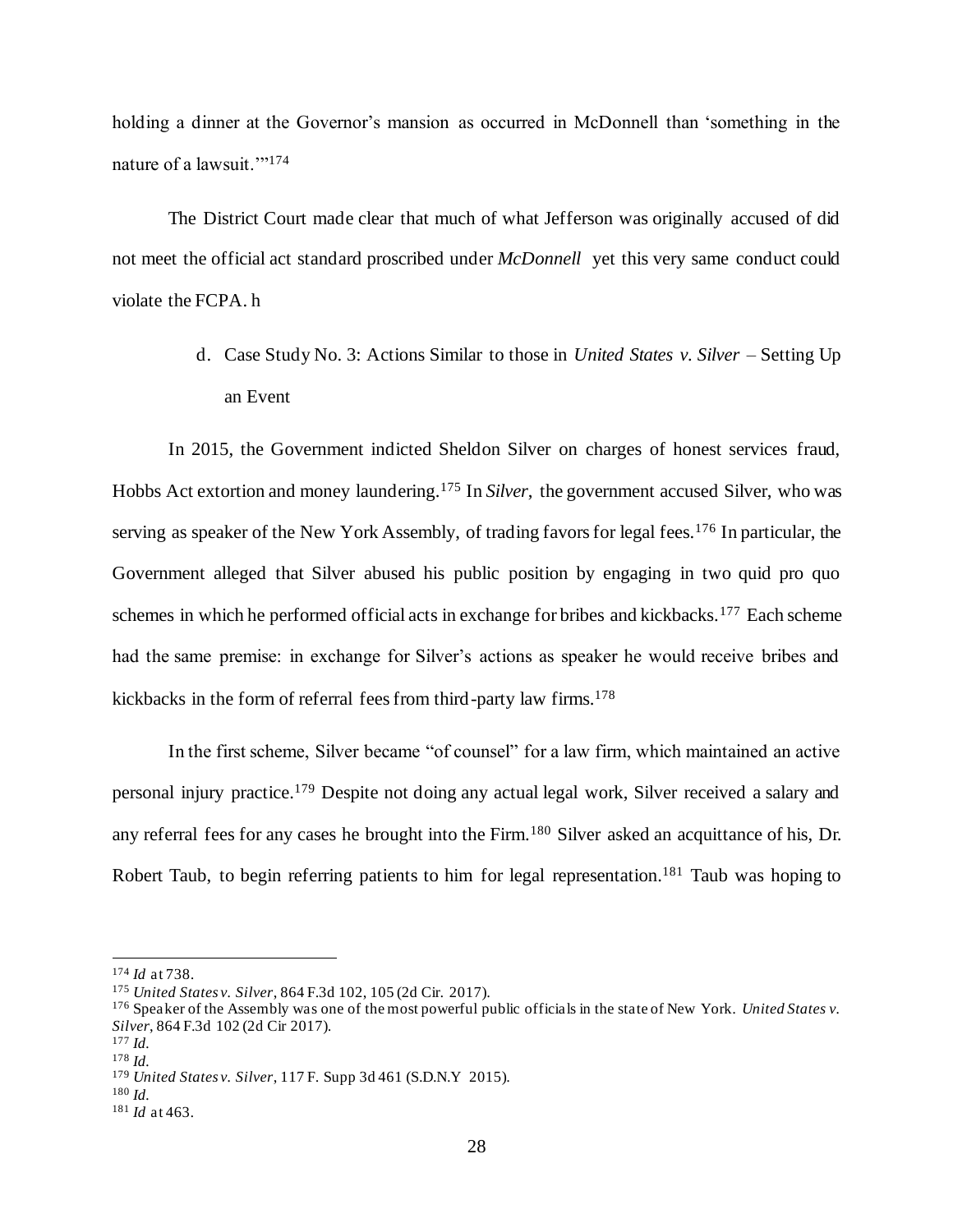secure a relationship with Silver that would help him receive researching funding.<sup>182</sup> Although unaware of the specifics of the financial arrangement between Silver and the law firm, Dr. Taub testified that he believed Silver would benefit personally from the referrals he would send and he kept sending those referrals in hopes that Silver would help him attain research funding.<sup>183</sup> After receiving several referrals and several referral fees from Taub, Silver soon invited Dr. Taub to attend the State of the State ceremony at the New York State capitol.<sup>184</sup> He then put Dr. Taub in touch with one his staffers to discuss the status of Dr. Taub's grant request.<sup>185</sup> Eventually Silver secured two \$250,000 state grants to support Dr. Taub's research.<sup>186</sup>

The second scheme the government alleged Silver took part in involved two New York real estate developers, both of whom depended heavily on favorable state legislation. As Speaker, Silver had considerable control over legislation. Silver convinced the developers to move their tax work to another law firm Silver worked with and received referral fees from.<sup>187</sup> Both developers testified that they gave their tax work to the firm Silver requested because they wanted to influence Silver's legislative work concerning real estate.<sup>188</sup> In total, over a period of about 18 years Silver received approximately \$835,000 in fees from each law firm from his referral of the developers.<sup>189</sup>

In return for the kickbacks, Silver took a number of actions, both official and not, to benefit the developers. For example, Silver repeatedly voted as one of three members to approve the developers' requests for tax-exempt financing for many of its projects.<sup>190</sup> He also publicly opposed

<sup>182</sup> *Id.*

<sup>183</sup> *Id.*

<sup>184</sup> *Id* at 464.

<sup>185</sup> *United States v. Silver*, 117 F. Supp. 3d. 461, 464.

<sup>186</sup> *United States v. Silver*, 948 F. 3d 538, 562 (2d. Cir. 2020).

<sup>188</sup> *Id* at 564.

<sup>189</sup> *Id*.

<sup>190</sup> *Id.*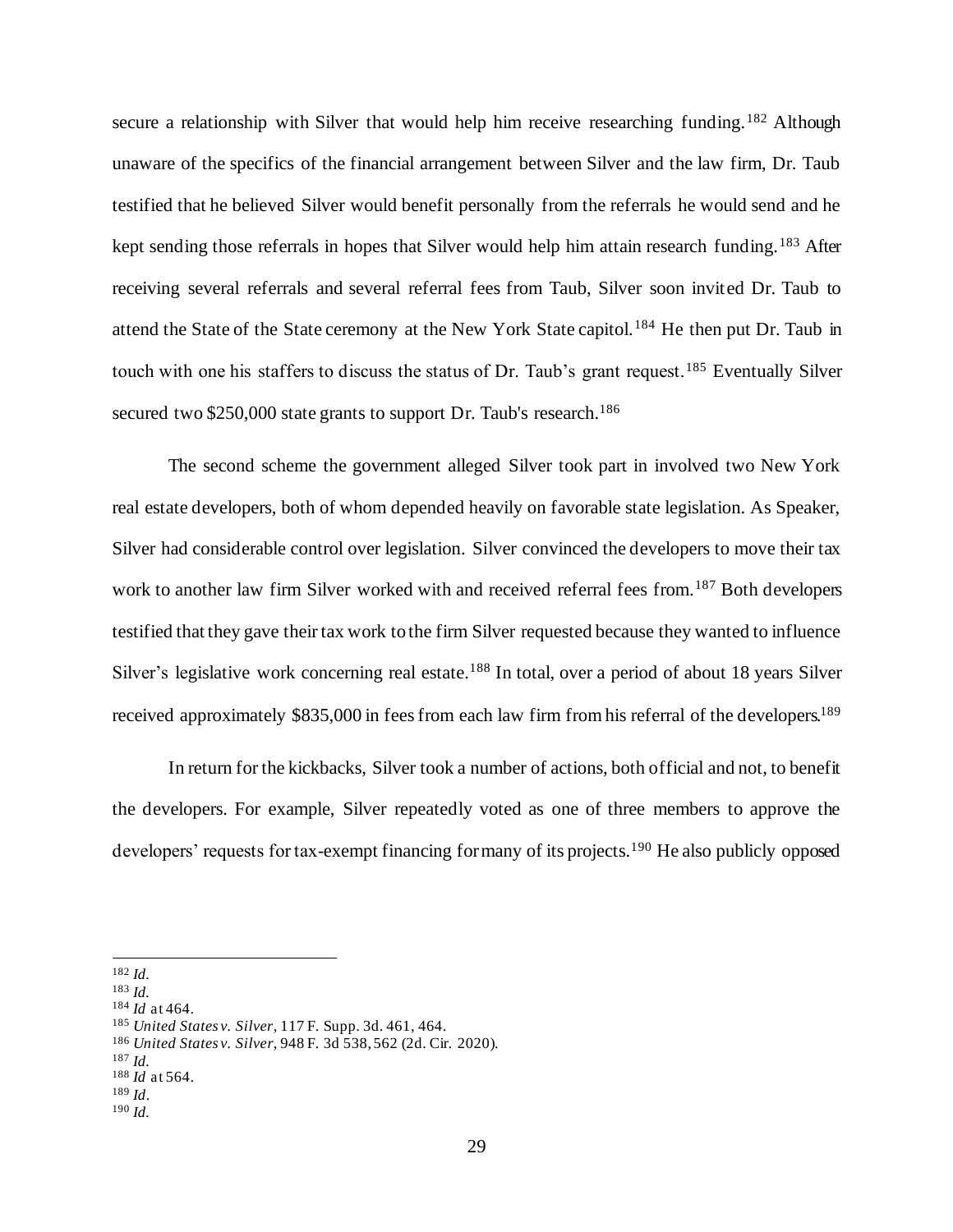the relocation of a methadone clinic that would be located near one of the developer's rental buildings.<sup>191</sup>

Unsurprisingly, a jury found Silver guilty on all counts.<sup>192</sup> He was sentenced to twelve years in prison.<sup>193</sup> After he was convicted, however, the Supreme Court issued its decision in *McDonnell*.<sup>194</sup> Silver then appealed his judgment of conviction and argued that the District Court's jury instructions are erroneous under *McDonnell*. <sup>195</sup> The Second Circuit agreed with Silver and held that the District Court's instructions did not comport with the new *McDonnell* standard.<sup>196</sup>

Particularly, the Second Circuit determined that what prosecutors said counted as an official act in the jury trial was too broad.<sup>197</sup> They determined that while the Government certainly did present evidence of acts that remain "official" under *McDonnell* the jury may have convicted Silver for conduct that also does not constitute an official act and is thus lawful.<sup>198</sup> The Second Circuit broke down what would and would not be an official act under the new *McDonnell* standard, creating a road-map for what prosecutors should attempt to convict Silver of in the new trial. For example, as discussed, after Silver started receiving referrals from Dr. Taub, Silver invited Dr. Taub to attend the State of the State ceremony at the New York State Capitol where he then put Dr. Taub in touch with one of his staffers to discuss the status of the doctor's grant request. The Second Circuit determined that this conduct would not be considered an official act because Silver was merely setting up meetings, which *McDonnell* explicitly allowed.<sup>199</sup> Therefore, the

<sup>191</sup> *Id.*

<sup>192</sup> United States v. Silver, 184 F.Supp. 3d 33, 37 (S.D.N.Y. 2016)

<sup>193</sup> *Id.*

<sup>194</sup> *McDonnell,* 136 S. Ct. at 2365.

<sup>195</sup> *Silver*, 184 F. Supp at 39.

<sup>196</sup> Id.

<sup>&</sup>lt;sup>197</sup> *Id.* The Second Circuit appealed to the Supreme Court, but it refused to hear the case which means that they likely agreed with the outcome that the instructions were too narrow, and the official act standard was properly applied. *United States v. Silver*, 864 F.3d 102, 105-106 (2d. Cir. 2017), cert. denied, 138 S. Ct. 738 (2018). <sup>198</sup> *Silve*r, 864 F.3d at 119.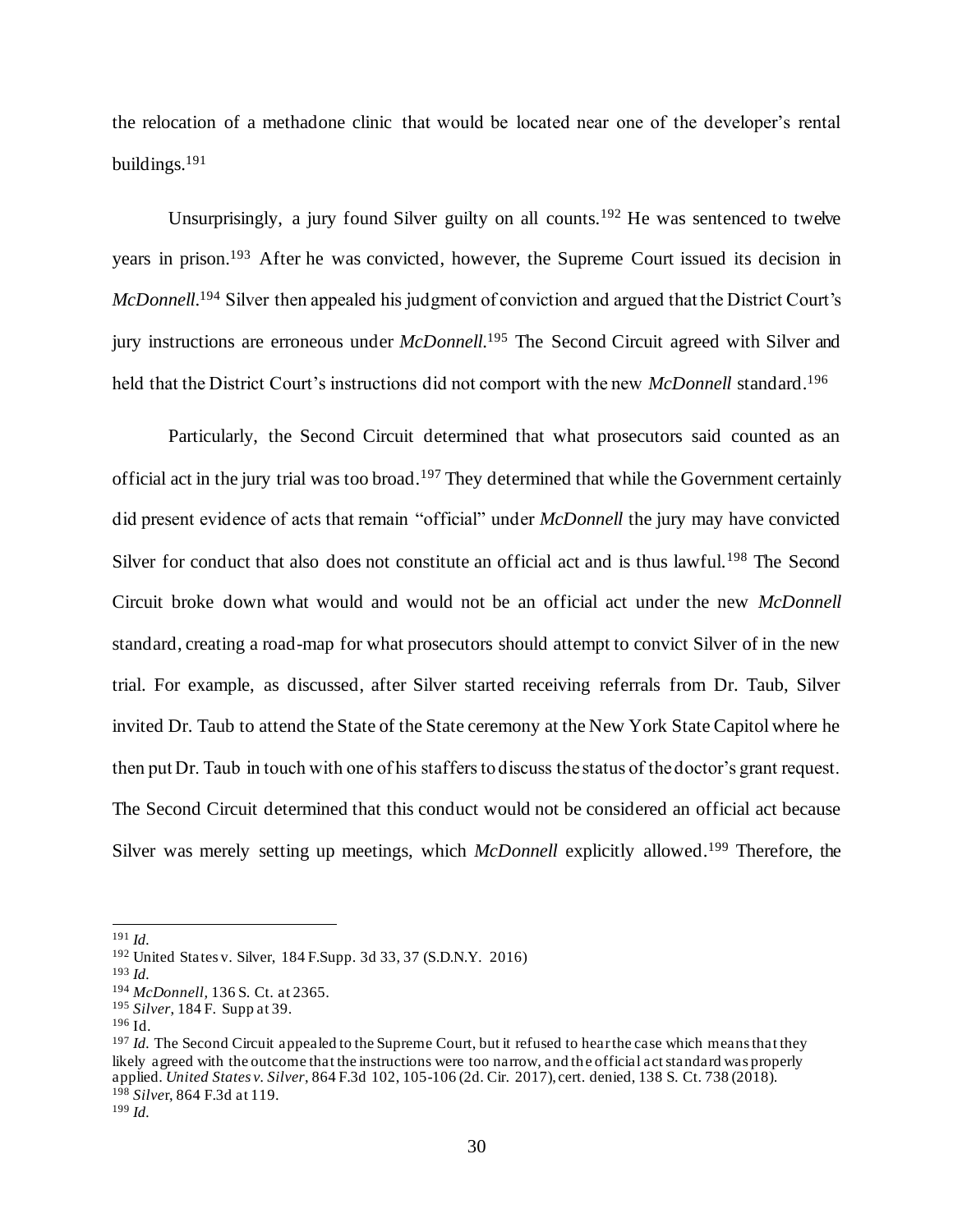prosecutors chose not to retry it. This same conduct would, however, be likely problematic under the FCPA because Dr. Taub was using Silver to get into important rooms and then was put in touch about his grant request.<sup>200</sup> These invitations and introductions only occurred after Taub made it clear he would send Silver referrals and would likely satisfy the FCPA's business purpose test. This conduct would satisfy the business purpose test because Taub recognized the only reason he sent these referrals to Silver's firm was because he wanted Silver to act in his official capacity.

In addition, the court concluded that Silver's opposition to a methadone clinic may not have been an official act. While a rational jury could have found that this opposition was an official act, it seems unlikely. The only action Silver took regarding the clinic was to draft a letter to be distributed publicly that expressed his strong opposition to the clinic. The Court in *McDonnell* held that taking a public position on an issue, by itself, is not a formal exercise of governmental power, and is therefore not an official act under *McDonnell*. <sup>201</sup> However, if Silver was a foreign official and American businessmen in his country were giving him payments to write letters on official letterhead, it seems almost certain that these businessmen could be prosecutable under the FCPA because they were bribing an official to use his position for an improper purpose.

## **VI. CONCLUSION**

To say the least, it is concerning that actions our own Supreme Court have deemed legal in the United States could lead to criminal liability if committed on foreign soil. Had the Second Circuit extended *McDonnell* to the FCPA however, prosecuting corruption abroad, would be just as difficult, if not more difficult than it is domestically now thanks to the Supreme Court's ruling in

<sup>200</sup> Id at 125.

<sup>201</sup> *McDonnell*,136 S. Ct. at 2336.